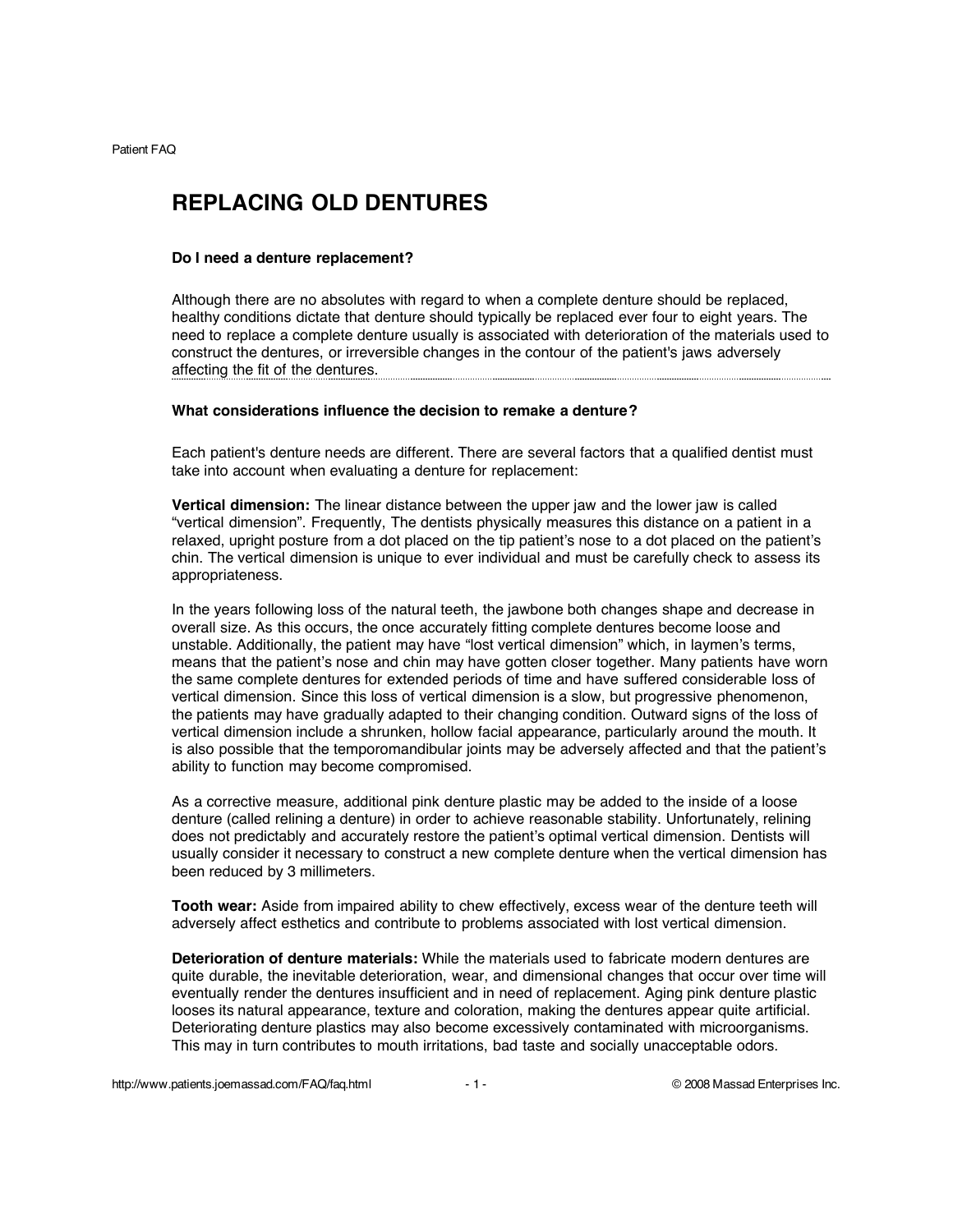Keeping regular dental check ups with qualified practitioners is necessary to maintain optimal health of the oral soft tissues and jawbone and is essential to extending the life and function of a complete denture.

# **FIRST TIME WEARING DENTURES**

### **How can I possibly live with dentures?**

Without question, conventional complete dentures are a less than perfect replacement for natural teeth. However, over time, complete dentures have been proven to be an effective means of restoring the patient's ability to comfortably smile, chew, swallow and speak. For patients with reasonable expectations, acclamation to new complete dentures can be achieved in a relatively short period of time. One must practice with their new dentures and learn the limitations and compensations need to achieve successful adaptation. The old adage of "learn to walk before you run" certainly applies here!

# **What are some factors to consider when wearing a new denture?**

Some of the common areas of concern for many new complete denture wearers are listed below.

**Full feeling:** When new dentures are first placed in the mouth, the patient may perceive a feeling of fullness, or a lack of adequate space for the tongue. This is particularly true for patients that have been without natural teeth or prosthetic replacements for extended periods of time. Following a short period of acclamation, the bulky feeling of the new denture will subside. A full sensation may also be apparent to the facial tissues, lips and cheeks. The loss of facial tissue support following loss of the natural teeth can typically be regained with the new denture. The facial tissues adapt rapidly to their new support system as the patient soon realizes improved comfort and esthetics.

**Speech difficulty:** The sounds we produce during normal conversation are greatly influenced by the position and contours of the oral structures, including teeth. When a new denture is placed, the patient must accommodate to subtle alterations in tooth position and denture base shape relative to their previous oral condition. Minor changes in speech sounds, usually more noticeable to the patient then the general public, are temporary in duration. During the short period of accommodation, the patient should make an effort to speak slowly and clearly, pronouncing words very precisely. The tongue and facial muscles will quickly adapt. It may be useful to read a book or newspaper out loud, carefully pronouncing each word.

**Sore spots and irritations:** Localized and frequently painful sore spots may develop following placement of a new complete denture. This requires that careful adjustment be made to the dentures. These adjustments may involve subtle grinding on the pink denture plastic in the area of the sore spot, or precise adjustment of the contacts between opposing denture teeth. When sore spots occur, it is important that the patient inform the dentists as soon as possible to have the appropriate correction made. Taking dentures out of the mouth until adjustment can be made may improve the patient's comfort and will limit the extent of the irritation.

**Chewing patterns:** Just as the patient must re-learn the production of sounds during speech, acclamation to the precise jaw movements required for the effective chewing of food must occur. This may take several weeks. The re-learning process should begin with small pieces of soft food,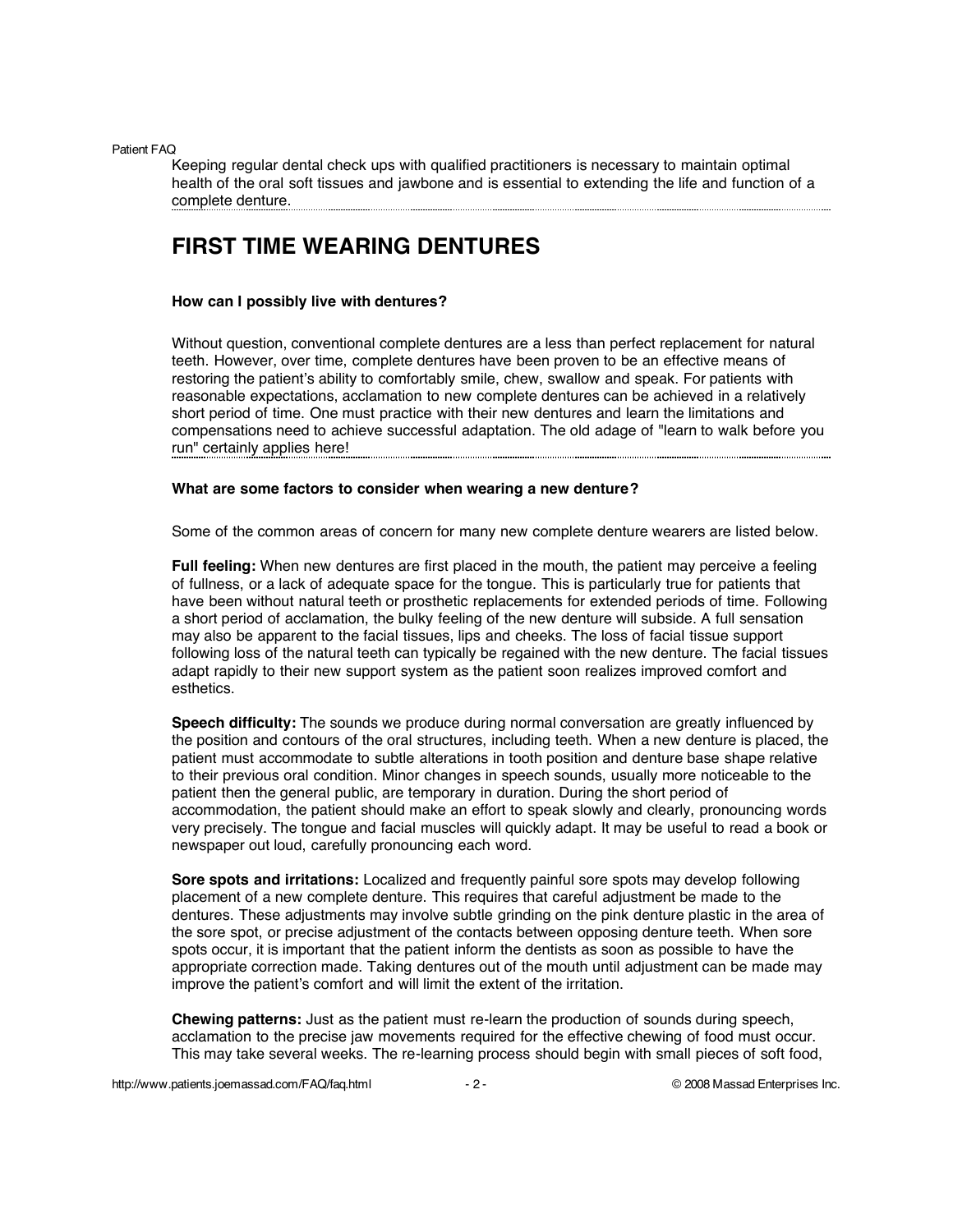gradually increasing the food's firmness over several weeks. As a generally rule, improved denture stability during chewing can be achieved if the food is chewed on both sides of the mouth at the same time using only the back teeth. Use of the front the to incise through food typically causes the dentures to loosen and coma away from the gums. Front teeth are considered primarily for esthetics and speech and to a lesser degree for function. Food should not be "bitten off" with the front teeth. Rather, the bolus of food should be held by the dentures, near the corners of the mouth, and torn off by rotating the hand holding food in a downward motion. This will increase chewing efficiency and reduce denture dislodgment.

**Psychological well being:** A denture patient needs to take control of their situation and keep a positive attitude for optimal results. Working closely with the dentists is very important and essential to the successful adaptation to new complete dentures!

# **IMMEDIATE DENTURES**

# **What are immediate dentures?**

Immediate dentures are placed in the mouth "immediately" following extraction of the remaining teeth… the same day! This approach is used when the patient prefers to leave the dental office with prosthetic replacement for the missing teeth rather than waiting for several months while the extraction sockets heal and a conventional denture is fabricated.

# **What are the procedures involved in immediate denture therapy?**

The most optimal approach to immediate denture therapy involves the construction of two separate dentures. The first denture is actually called the immediate denture. This denture will serve as a temporary or interim denture until adequate healing from the tooth extraction has occurred. Following appropriate healing a refined and esthetically enhanced definitive denture can be constructed.

Characteristics of the first (immediate) denture include:

• Prior to extraction of the front teeth, the back teeth are removed and the extraction site allowed to heal for at least six weeks.

• Following after adequate healing, an impression is made and the first denture, or the immediate denture, is fabricated.

• The remaining front teeth are extracted and the immediate denture is placed in the mouth. Wearing the denture immediately following removal of the front teeth is normally no more uncomfortable than going without the denture. Any discomfort is effectively managed with appropriate pain medication. The immediate denture actually functions as a Band Aid™ holding tissues together, support clot formation and protecting the extraction sites from debris contamination.

• Typically, the immediate denture is not removed until the day following tooth extraction, at which time the surgical area is checked and all necessary denture adjustment accomplished.

• As healing progresses over the next several weeks, the immediate denture will loosen due to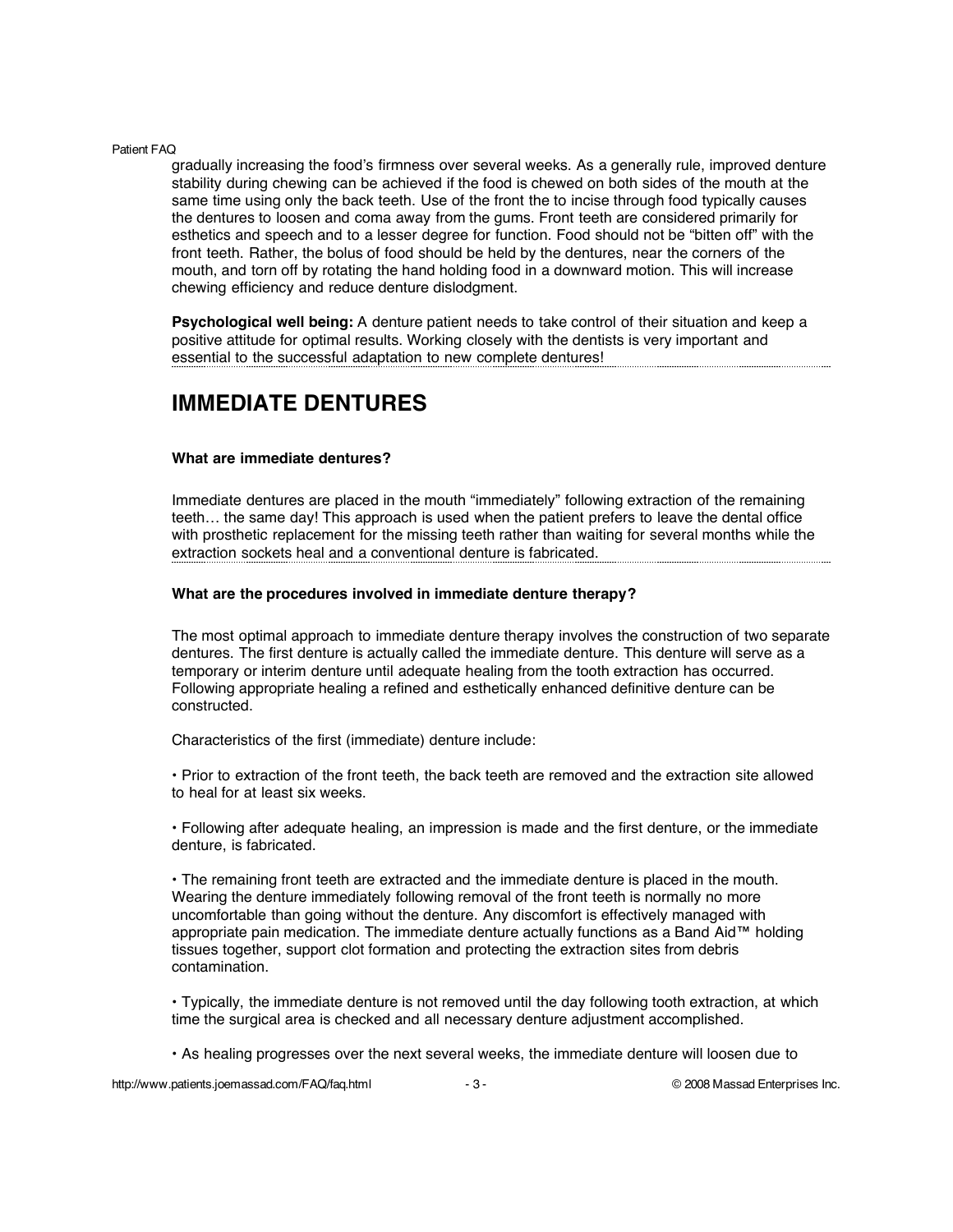changes in the contour of the gums and jawbone. Temporary denture soft liners may be placed in the denture to help maintain reasonable fit during the course of healing. It may be necessary to reline the denture several times during the healing period. Denture adhesives may also be used to assist in denture retention and stability

#### **What are some of the characteristics of the second (definitive) denture?**

• Following adequate healing, the definitive denture is constructed. Prior to construction of the definitive denture an accurate impression of reasonably healed tissues is made. Next, the denture is able to artistically position the denture teeth without interference of the patient's natural teeth, as was to case during construction of the immediate denture.

• Approximately six months following placement of the definitive denture, it may be necessary to completed a denture reline procedure to accurately adapt the denture to the gums following additional recontouring and healing of the jawbone.

• The patient should then be evaluated periodically for the need to accomplish additional adjustments or relines. The frequency of relines over the life of the denture is an individual matter unique to each patient and is best determined by a licensed dentist during biannual follow-up examinations.

# **Are there any other approaches for immediate denture therapy?**

• Although not advisable, it is possible to extract all of the teeth, back teeth and front teeth, at one time and insert the immediate denture on the same day. Such an approach is problematic and should be routinely discouraged unless the patient has no other alternatives.

• A third alternative is to extract all of the teeth at one time and to not place an immediate denture while the extraction sites heal. Because the need for an immediate denture is eliminated with this treatment, this is generally a more economical approach. However, the patient must be without teeth for several months.

# **What are the advantages of immediate dentures?**

• A patient is never force to be without their front teeth.

• The immediate denture serves as a "bandage", protecting the tooth extraction site while heal occurs following tooth removal.

# **What are the disadvantages of immediate dentures?**

• A second, definitive denture must be made following adequate healing of the extraction sites. This will increase the overall cost to the patient.

# **USE OF DENTURE ADHESIVES**

# **Why do I need denture adhesives?**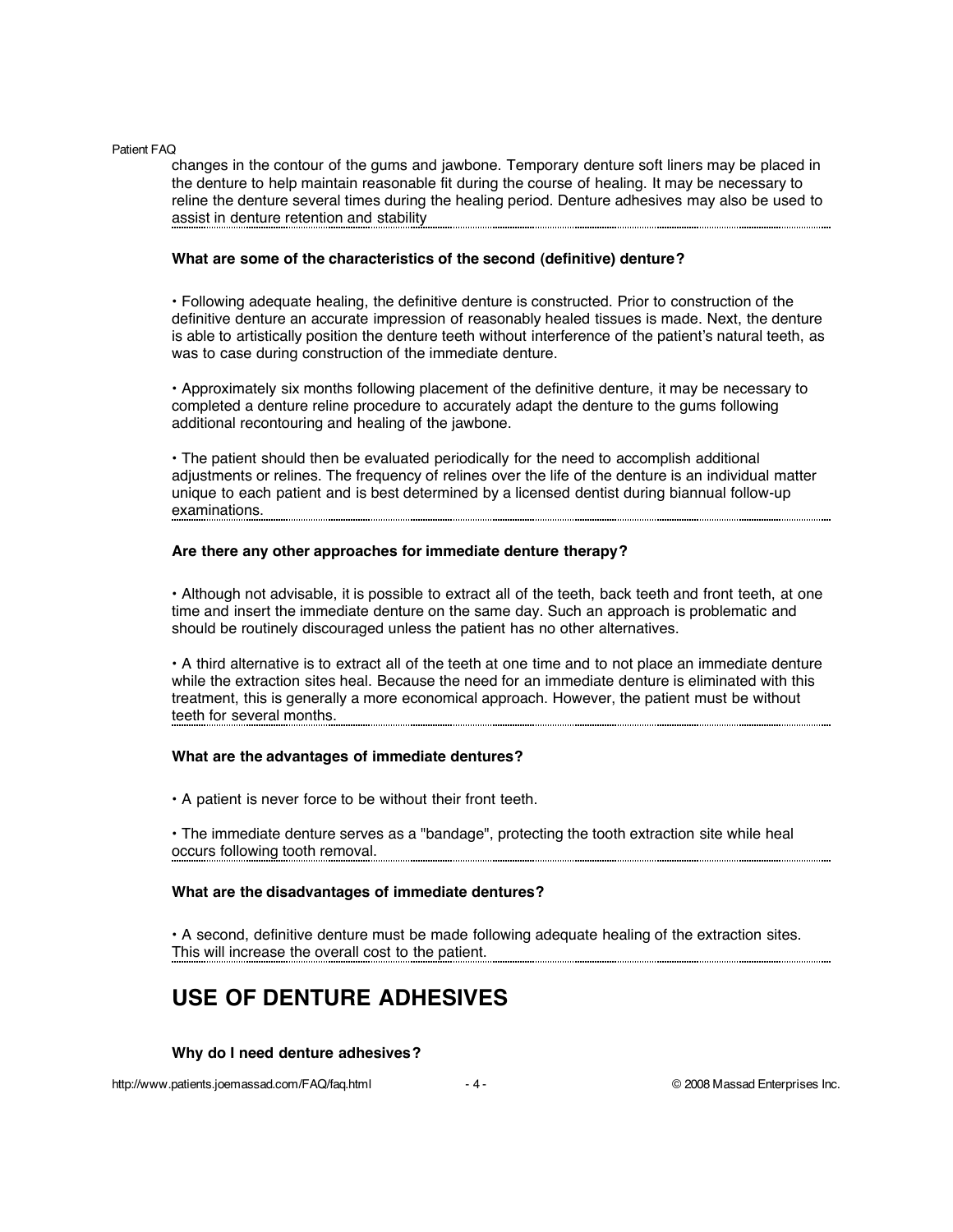Some patients report that their denture has adequate retention without the use of adhesives. The need to use denture adhesive is determined by the amount of retention between the denture and underlying tissue. Even on properly constructed and good fitting dentures, the correct use of denture adhesives will further enhance retention between the denture and underlying gum tissues.

# **Why may a denture lack good retention?**

Regardless of procedures used during the denture fabrication process, there is always a slight space between the pink denture plastic and the patients' gums. This space is present due to fabrication limitations associated with making new dentures and due to the constantly changing contours of the jawbone over time. Typically, a slight space between the denture plastic and the gums is filled with saliva resulting in an adequately retained denture. However, as this gap increases the denture becomes less retentive and stable.

While this space exists in all dentures and increases with time, optimum denture function and retention may be improved by minimizing this space. Denture adhesives may be used to fill this space and improve denture retention. Additionally, the sticky quality of the denture adhesive provides additional means of denture retention. Both of these factors help to reduce the collection of food debris between the denture and the gums.

# **How should denture adhesives be used?**

Although some patients may prefer powder adhesives, thin paste adhesives may be superior since their viscous consistency is easier to manage and apply. Which ever works best for a particular patient should be used. Pea sized portions of the paste should be placed in jaw ridge and palate portions of the upper denture. A thin film of adhesive will spread across the denture surface as the denture is placed in the mouth. Use the least amount of adhesive needed to do the job is recommended.

When the patient notices that excess amounts of adhesive are required to achieve acceptable retention, an examination by a qualified dentist should be sought and appropriate denture maintenance should be provided.

The patient may need to experiment with how often to apply adhesives. Some apply it before each meal while others function satisfactorily all day with only one application.

# **How should the adhesive be cleaned from the denture?**

It can be difficult to remove the adhesive from the denture. The denture is best cleaned with a denture brush, soap and running water, or with a weak solution of white distilled vinegar in water. All adhesives should be removed from the mouth on a daily basis. Vigorous rinsing with warm water or salt water helps in the removal. It may be necessary to use a soft-bristled toothbrush, or a wash cloth to assist removal from the oral tissues.

# **What are the advantages of adhesives?**

• Effectively fills the gap between a denture plastic and the underlying gums to improve denture retention.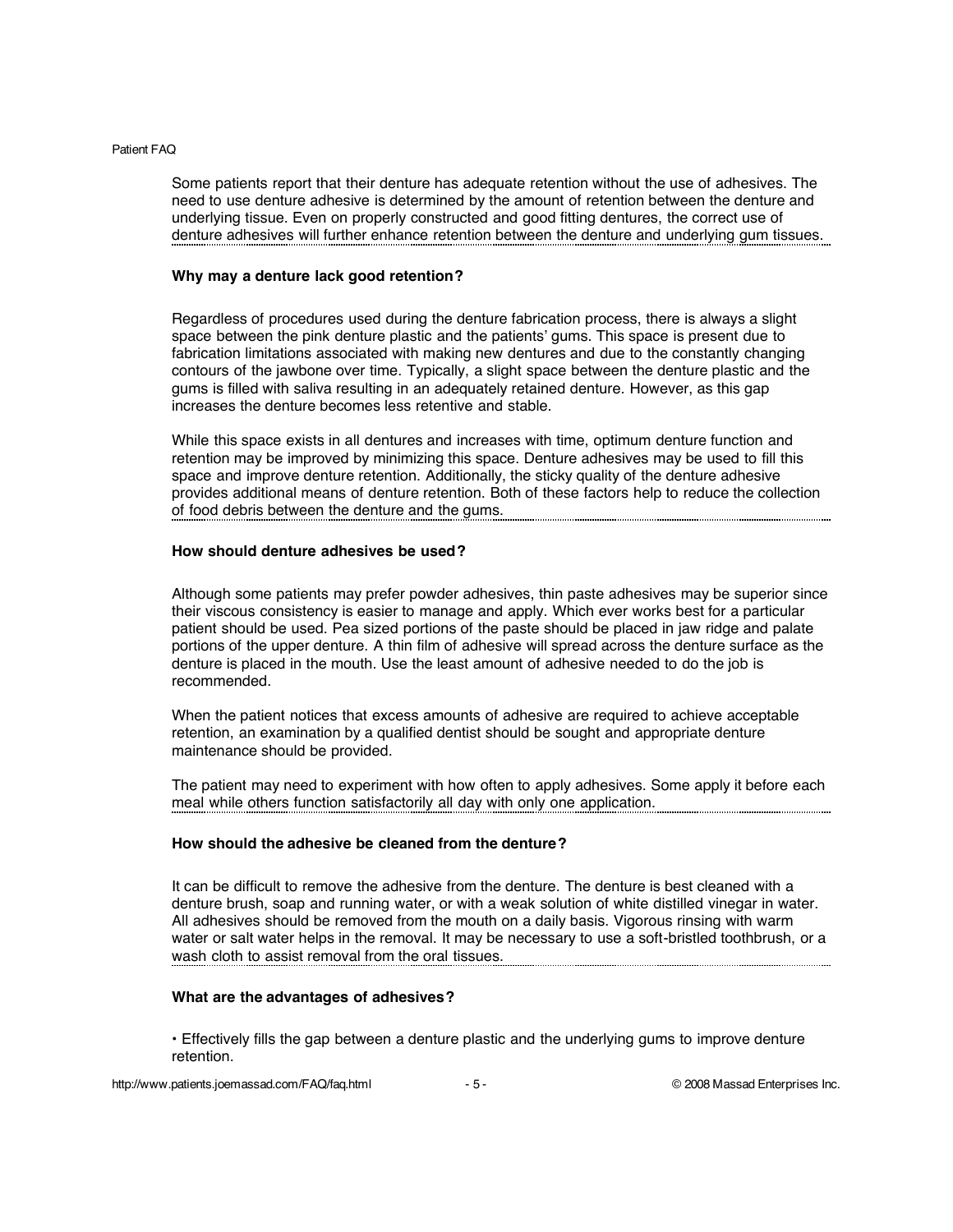• Provides a sense of security, even with well fitting dentures, when additional confidence is desired.

- Facilitates acceptance of new dentures and builds the patient's confidence.
- Mat reduces food collection between the denture and the gums by sealing the denture borders.
- May assist the patient in opening their mouth wider for more confident biting and chewing.

• Decreases the irritation due to denture movement across the gums during habits such as grinding teeth together.

• May facilitate denture wearing for individuals with persistent dry mouth.

#### **What are the disadvantages of adhesives?**

• Extend the required cleaning time for both the denture and the mouth.

• The patient may develop a false sense of security with a denture that require professional maintenance and adjustment, or with a denture that should otherwise be replaced.

# **SOFT DENTURE LINERS**

#### **What are soft denture liners?**

A soft liner may be processed to the tissue surface of the denture; that is the surface of the denture that contacts the gums. This material may provide comfort for those patients experiencing considerable pain while wearing a denture made entirely from hard plastic. Patients experiencing pain while chewing swallowing and speaking with hard plastic dentures may have a low threshold for pain. Additionally, their gum tissues may be usually thin and poorly resistant to normal denture forces. When thin gum tissue is compressed between the hard jaw bone and hard denture plastic, pain can result. Replacing the hard denture surface with a soft denture liner may eliminate, or reduce, this painful tissue compression.

#### **What are some of the characteristics of soft denture liners?**

Denture liners are typically special medical grade rubber or silicone compounds. In order for the soft liner to function properly, it must be reasonably thick. Therefore, prior to placing a soft liner into a normal hard plastic denture, a specified amount of the pink plastic must be removed from tissue surface of the denture to corresponding to the intended thickness of the soft liner. In removing the specified amount of pink denture plastic prior to placing the soft liner, it is possible that the denture will be structurally weakened. If this occurs it may be necessary to incorporate a metal reinforcing framework within the remaining pink denture plastic.

Following extended periods of normal use, soft denture liners tend to loose their original resiliency and become hard. Frequently, this hardening process is so gradual that patients are not aware of its occurrence. However, hardening of the soft denture liner will eventually lead to problems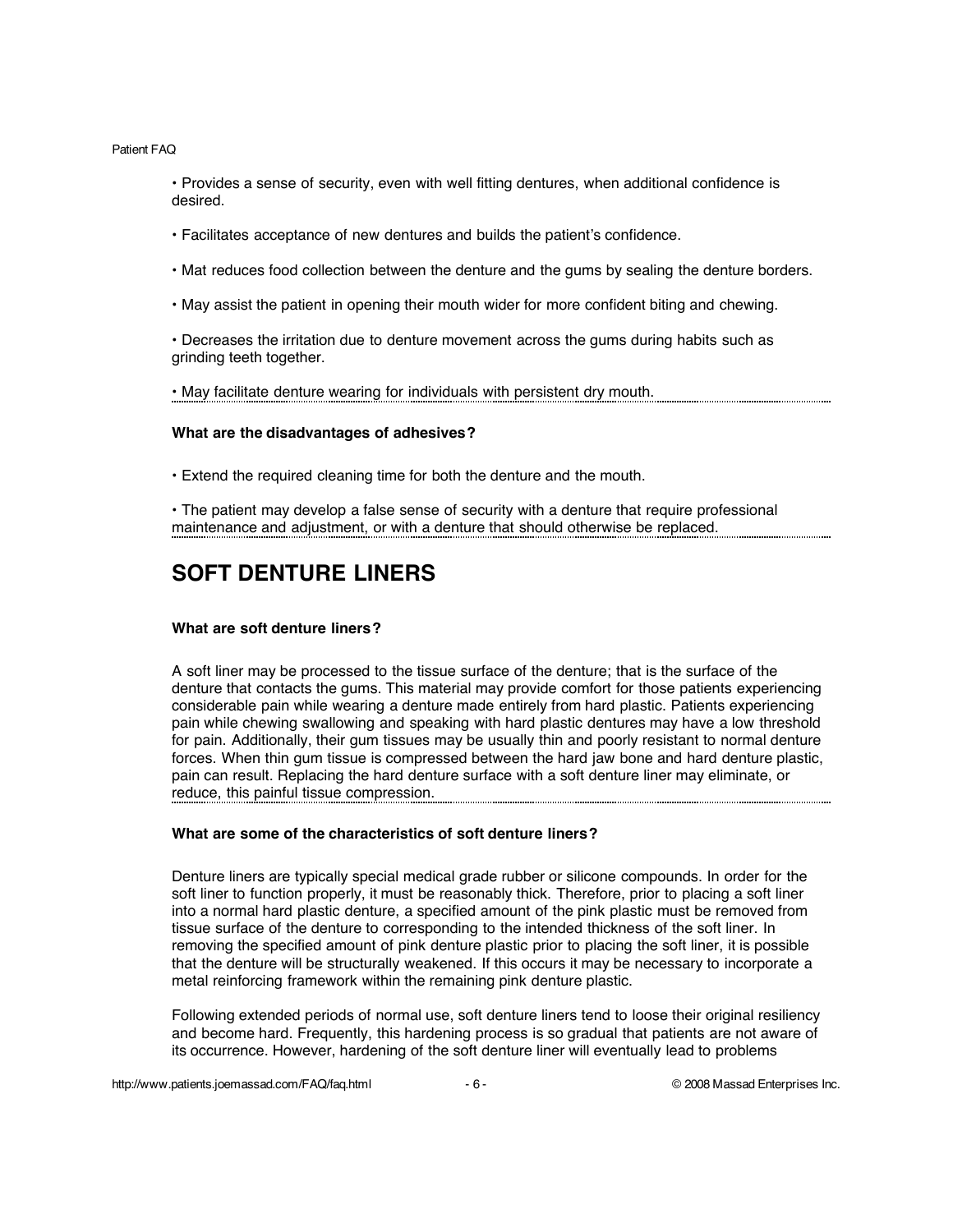necessitating evaluation by a qualified dentist.

Soft denture liners are microscopically porous in nature. This porosity contributes to both deterioration of the material and accumulation of microorganisms. When the soft denture liner becomes contaminated with potentially disease causing microorganisms, such as fungi, it may be impossible to decontaminate the soft liner without having to replaced it.

Patients suffering from dry mouth may find it troublesome to wear a typical hard plastic denture. Problems encountered range from pain/irritation secondary to denture rubbing in the absence of adequate saliva lubrication to loss of denture retention due to insufficient saliva between the gums and the denture. While soft denture liners may help these patients, the liners are generally much more difficult to maintain then regular hard denture plastics. Without sufficient quantities of saliva to limit microorganism accumulation, excessive contamination of porous soft denture liner is a problem, particularly when meticulous denture hygiene is not maintained.

#### **What are the advantages of soft denture liners?**

• A soft denture surface for patients with sensitive gum tissues.

• The soft denture liner will accurately conform to the constantly changing contours of the jawbone surface. While this may helps prevent pain from dentures that have moderately poor tooth contacts, it is not a long-term substitute for regular professional adjustments needed to maintain optimal contact between the denture teeth.

#### **What are the disadvantages of soft tissue liners?**

• Soft denture liners continually deteriorate, harden, and collect microorganisms. They must be replaced on a regular basis, often on an annual basis or more frequently.

• Because soft denture liners may reduce the pain associated with other denture problems, patients may neglect necessary denture repairs and adjustments. Routine dental check-ups absolutely mandatory, and particularly necessary with soft denture liners.

• Soft denture liners, and the procedures needed to process them into the denture, are generally more expensive than conventional hard denture liners.

# **PORCELAIN VERSUS PLASTIC DENTURE TEETH**

#### **What should I know about porcelain and plastic denture teeth?**

In the past, porcelain denture teeth were generally preferred over plastic teeth due to greater durability and improved esthetics. In recent years however, with advances in polymer science, extremely wear resistant plastic denture teeth have overwhelmed the market place. Today, good quality plastic teeth are esthetically indistinguishable form porcelain teeth and the vast majority of dentures are fabricated using plastic teeth. For all practical purposes, the cost of porcelain and plastic teeth remains quite similar.

#### **What factors may favor one type of tooth over the other?**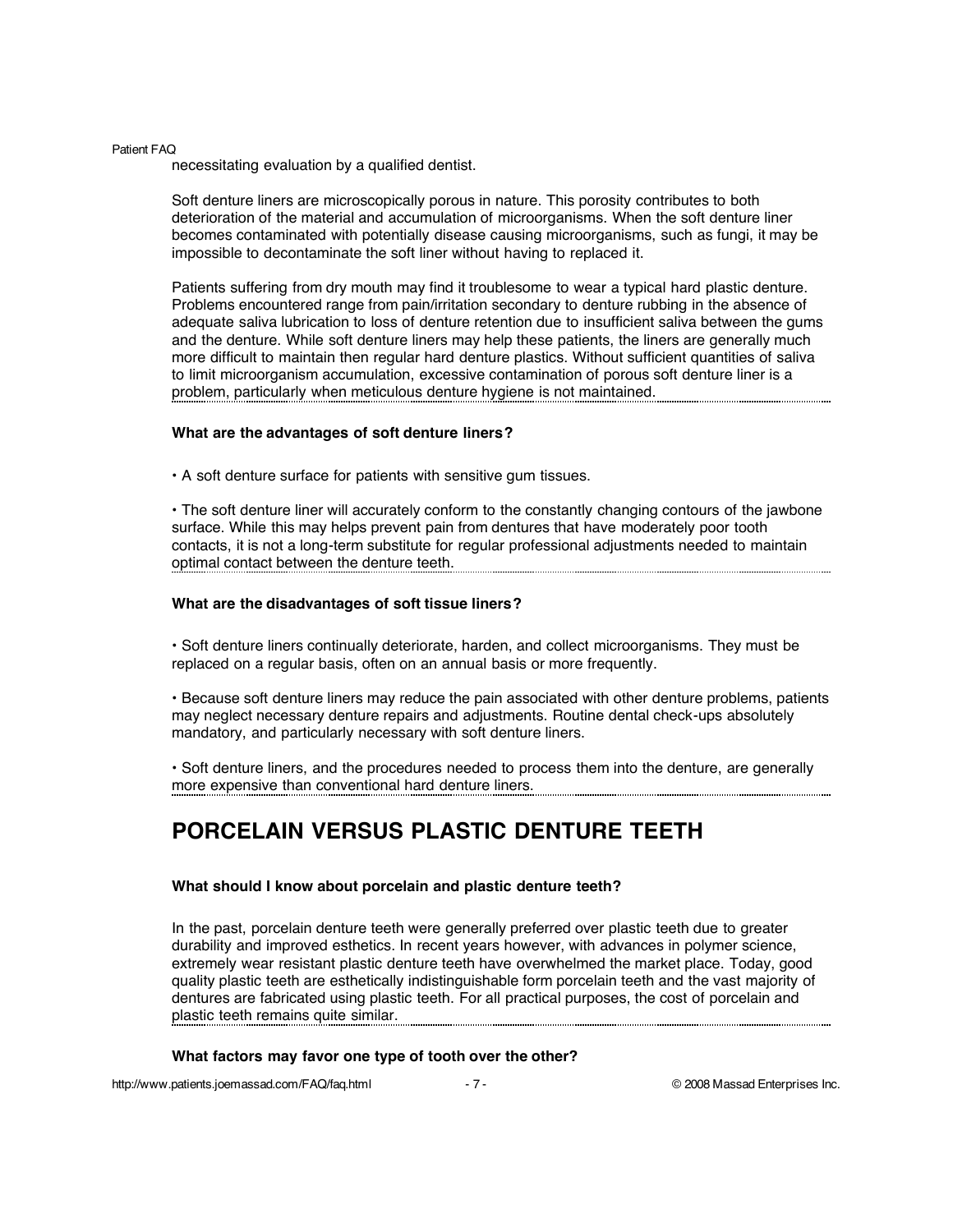**Balanced bite and force transmission:** Contact between the upper and lower denture teeth is formally called denture occlusion. Changes in denture occlusion over time may reflect changes in the jawbone, or alveolar bone, upon which a denture rests. Additionally, changes in denture occlusion may reflect an uneven or exaggerated wear of the denture teeth themselves. Because changes in the supporting alveolar bone and, to a lesser extent, denture teeth are inevitable, frequent modification of the denture is necessary to maintain the proper denture occlusion. Although many theories exist regarding the most appropriate denture occlusion, most suggest that uniform and even contact, or balanced bite or balanced occlusion, is desirable.

Clinical experience may suggest that the increased wear resistance of porcelain denture teeth permit greater stability and maintenance of the denture occlusion. Caution should be exercised when considering this line of thinking since there is no valid, scientifically credible evidence to support this rationale. Some practitioners also believe that porcelain denture teeth tend to transmit the impact of biting forces to the alveolar ridge with greater intensity than that transmitted by plastic teeth. Again, caution should be exercised with regard to this line of thinking since a consensus of scientific evidence is lacking. Some practitioners are of the opinion that this greater force, especially when uneven as in an unbalanced occlusion, may be damaging to the alveolar ridges and could result in accelerated bone loss.

Therefore, unless denture occlusion is checked and balanced on a regular basis, plastic teeth would probably be a preferred choice than porcelain teeth.

**Noise:** If porcelain denture teeth are vigorously brought into contact or habitually tapped together, a "clacking" sound can be heard. Plastic teeth may muffle this sound during normal function or habit jaw motions.

**Tooth strength:** Because porcelain teeth are extremely hard, when compared to plastic teeth, they tend to chip and crack easier. When cleaning dentures having porcelain teeth, they should be handled over a sink filled with water or over a towel. Should the denture accidentally fall, the water or towel will cushion the fall and hopefully reduce the risk of tooth breakage.

### **Which type of denture tooth is best?**

• If a patient has successfully worn dentures with porcelain teeth then the new dentures may be constructed using porcelain teeth. However with recent scientific advances in denture tooth plastics, switching to plastic teeth should be considered a reasonable alternative.

• Regardless of the denture tooth material, successful denture function is strongly influenced by regular profession follow-up examinations to evaluate and maintain optimal balanced occlusion and appropriate fit of the dentures.

• If a denture is going to be worn against natural teeth in the opposing jaw than plastic teeth should be used. If porcelain denture teeth are used, their extreme hardness will cause excessive wear of the natural teeth.

# **DENTURE BREAKAGE/REPAIR**

#### **Why would my denture break?**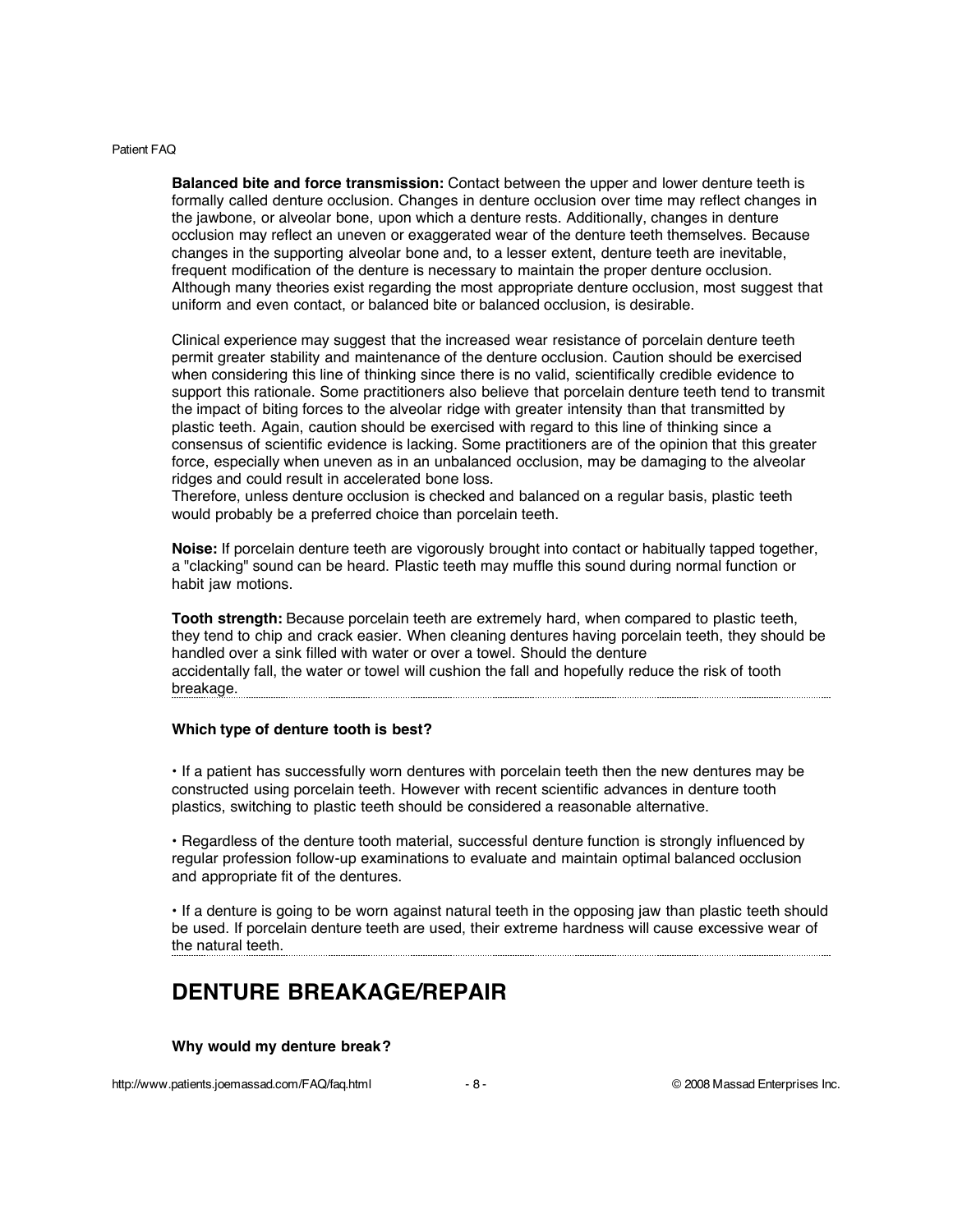Modern technology has produced plastics used in denture fabrication that are very durable and exceptionally resilient. However, even the strongest denture plastics are susceptible to both fracture and wearing under certain circumstances. Accidentally dropping the denture onto a hard surface may result in fractures of pink denture base or chipping of the denture teeth. Patients who can generate exceptionally strong biting force or those who subconsciously grind their teeth together may notice a wearing away of the denture tooth material. Vigorous scrubbing of the denture with highly abrasive cleaning agents and overly stiff brushes may result of a slow deterioration of both the denture base and denture teeth making the prosthesis susceptible to fracture.

# **What am I supposed to do while my denture is being repaired or maintained?**

The construction of a duplicate denture may be considered an insurance policy to be used in the event that the regular denture requires maintenance, or it may be considered the first step in treating a patient who has fractured a denture. The use of a duplicate denture will provide a reasonably acceptable esthetic substitute while the regular denture is being repaired, maintained, or replaced. While the duplicate denture may be fabricated at any time, it is generally made immediately after a new denture is provided to the patient. The duplicate denture is not as accurate, or as esthetic, or as durable as the original denture, but it is adequate and is only intended for short-term use. Because of the way the duplicate denture is constructed, its cost is generally considerably less than the original denture. The duplicate denture should be adjusted or relined on an annual basis, just as the original denture is maintained, so as to be ready for use at a moment's notice.

However, some patients elect to have their duplicate denture relined and/or adjusted only when they need to wear it. Following this course of treatment means that the patient may have to wait to wear their duplicate denture until an appointment can be scheduled with a dentist to complete the necessary reline and/or adjustments. Luckily, the reline of a duplicate denture can be completed in the dentist's office during a single appointment so that the patient can leave with an adequately fitting and comfortable prosthesis.

All dentures require periodic maintenance to accommodate for constantly changing conditions of the edentulous jaws. Periodic maintenance may also be required to maintain, repair, or replace the materials that make up the denture following normal deterioration or catastrophic fracture of the prosthesis. While some denture relines may be completed during one office visit, more durable relines require that a dentist keep the denture for longer periods of time. For example, replacing all the pink plastic portion of the denture, a process referred to as a rebase, may take several days. If the patient is in possession of a duplicate denture, the need to complete this lengthy maintenance procedure can be accomplished without causing embarrassment to the patient.

# **DRY MOUTH AND THE DENTURE PATIENT**

# **What is dry mouth?**

Persistent dry mouth, commonly referred to as xerostomia, can adversely affect the patient's ability to comfortably and functionally manage their dentures.

# **Why is saliva important to denture wearers?**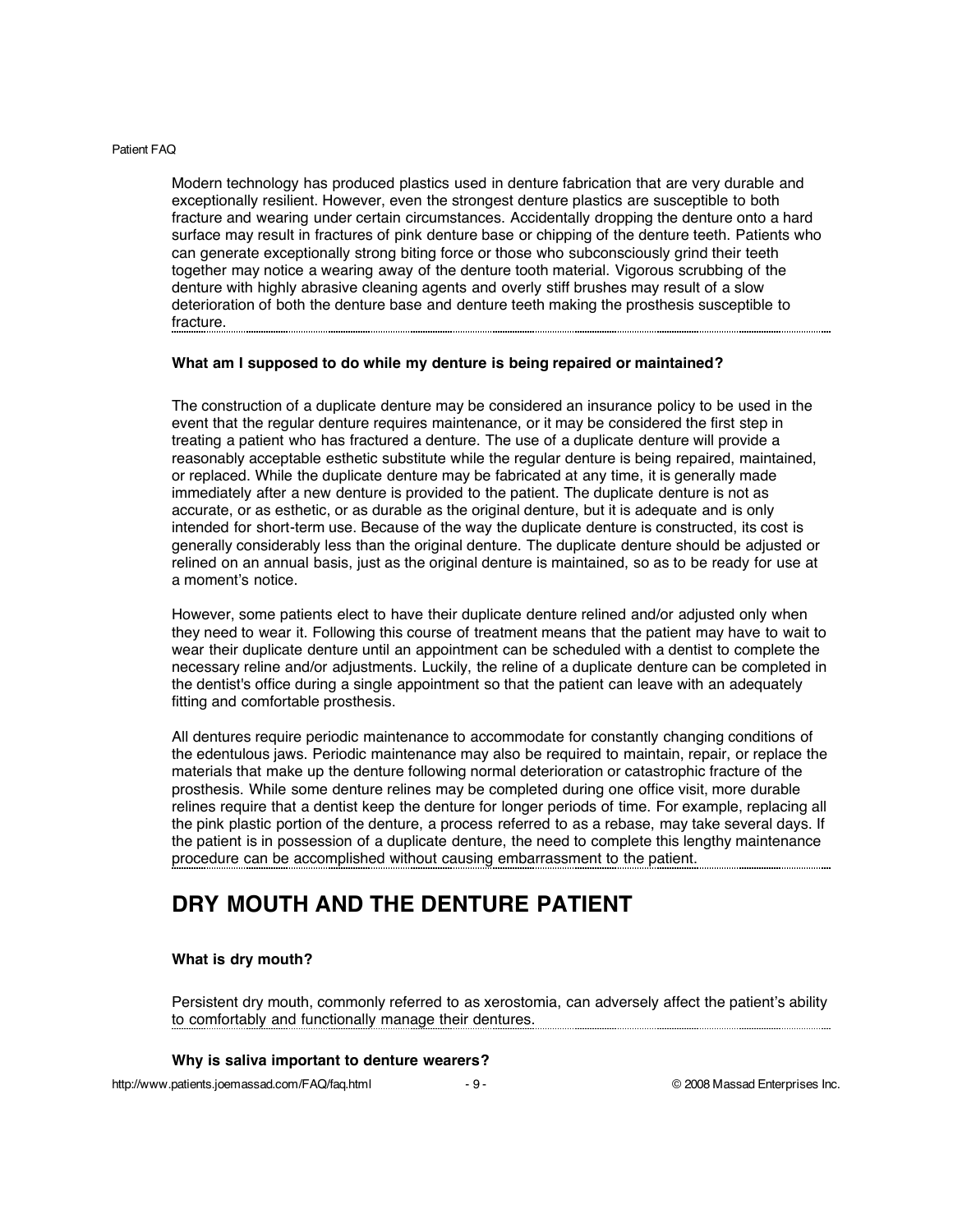In order for dentures to be comfortably stable in the mouth, intimate contact between the dentures and the underlying gums must be achieved and maintained during chewing, swallowing, and speaking. The presence of an adequate amount and consistency of saliva between the dentures and gums is essential. When the dentures fits accurately, the physical adherence of saliva to the denture and to the gums provides a substantial force which aids in denture retention and stability. Additionally, in the absence of saliva's the lubricating effects, the gum, cheek and lip tissues may become irritated as the dentures move during chewing, swallowing and speaking.

#### **What causes dry mouth?**

Medications: Many commonly prescribed medications, particularly in elderly individuals, have xerostomia as a possible side effect. This problem is readily compounded when the patients is taking multiple prescription medications.

Aging: Salivary flow may diminish in some individuals with age. However, concomitant treatment with multiple medications may also be an overriding factor in the elderly population. Illnesses: Specific illnesses and disease processes are associated with xerostomia, such as chronic diarrhea, liver dysfunction, diabetes, anemia, Sjogren's syndrome, and so forth.

Radiation therapy: The radiation treatment of cancer patients, particularly when affected areas involve the head and neck regions, may result in dry mouth. The type and amount of radiation used will determine the extent of damage caused to the oral salivary glands and, in turn, the degree of saliva reduction.

Oral habits: Chronic mouth breathing and inadequate fluid consumption are very common causes of xerostomia.

#### **How can xerostomia be managed?**

Appropriate management of dry mouth requires that the problem be clearly understood and that its cause be determined. If possible, the factors causing of the dry oral condition should be eliminated. However, when this is not possible, and the condition is persistent and progressive, alternative approaches must be taken. Several of the possible approaches to managing xerostomia, include:

**Modify medications:** If a certain medication is suspected of causing xerostomia, consultation with the patient's physician may permit substitution to an equally effective drug that does not cause dry mouth, or causes it to a lesser extent. Unfortunately, drug substitution is often not possible. Under no circumstances should a patient discontinue or attempt to change a medication without the approval of their physician. To do otherwise may result in serious complications, illness, or death.

**Sialagogues:** These substances stimulate the production of saliva. There are basically two forms of sialagogues. Gustatory sialagogues, such as sugar-free hard candies, will frequently cause some increase in salivation. Citrus flavored, sugar-free hard candies, such as lemon, are sometimes more effective than others. While sugar free gum, specially formulated to avoid sticking to dentures, has been recommended for the stimulation of saliva production, the process of chewing gum may irritate already poorly lubricated tissues by inducing denture movement. Pharmaceutical sialagogues, which are in the parasympathomimetic class of drugs, may improve saliva production, but must be prescribed by a physician. However, the patient's health status must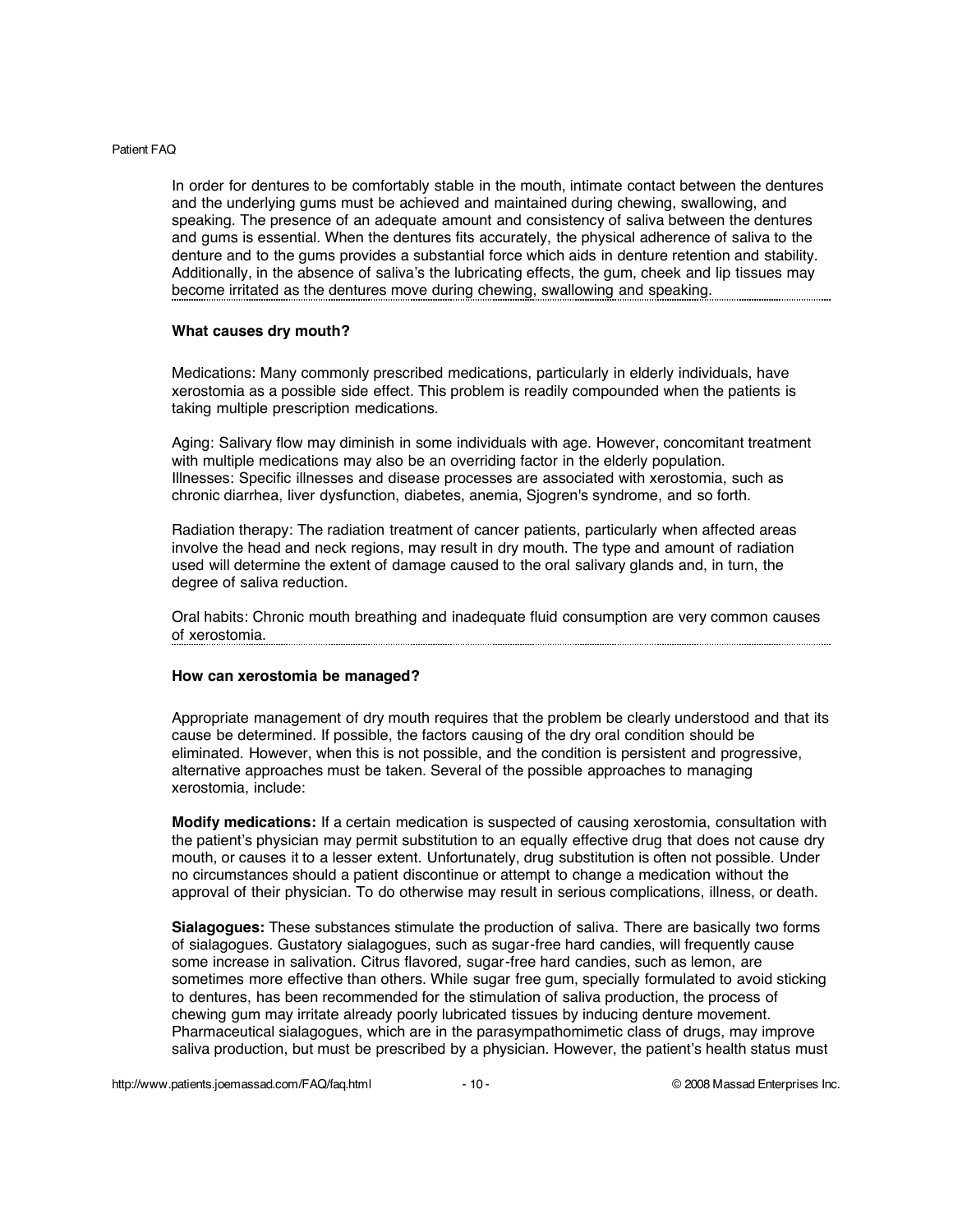permit the use of these medications.

**Salivary substitutes:** Solutions are commercially available that help keep the mouth moist and lubricated. Frequent application of these solutions is necessary thus requiring that the patient have the saliva substitute with them at all times.

Water: Water is often used to moisten dry oral tissues in place of more expensive, commercially available salivary substitutes. Regularly drinking of small amounts of water may both hydrate tissues and facilitate some increase in saliva production. While increased intake of water is generally considered healthy, individuals with specific medical conditions such as, but not limited to, congestive heart failure should first check with their physician before increasing their routine consumption of water.

#### **Are there alternative denture treatments for patients suffering from xerostomia?**

Those patients who are not able to comfortably wear conventional dentures, due to severe xerostomia, should consider implant-supported dentures. The increased denture stability offered by dental implants may reduce tissue irritation caused by movement of the denture during chewing, swallowing and speaking. These patients should understand that when dental implants are used to support dentures, intense oral hygiene practices are required to maintain healthy implants in the presence of reduced salivary production. Consultation with a qualified dentist will help the patient determine which treatment approach is best for them.

# **COMPREHENSIVE DENTURE CHECK-UPS**

# **Why is there a need for check-ups?**

Routine, periodic and comprehensive examinations provided by a dentist are essential to ensure the continued proper functioning of the denture, and to provide all needed maintenance for total oral health.

There are several reasons not to overlook the importance of scheduling periodic examinations of your denture:

1. It may loosen! As is frequently observed, the jawbone, or alveolar ridges, shrink in size and become smaller due to gradual but continuing bone loss. This process is known as bone resorption. Resorption is an inevitable occurrence following loss of all of the natural teeth, but will vary in degree between different individuals. The result of continued bone while wearing a denture is that the denture will fit less accurately and become increasingly loose.

2. It may wear! During normal use, the denture teeth will eventually show signs of wear. The degree of wear of the denture teeth may be accelerated if the patient unconsciously grinds, or bruxes, the teeth together. In addition, uneven and irregular tooth wear may develop if the denture shifts in the patient's mouth as it becomes loose due to progressive alveolar ridge resorption. Unfortunately, continued uneven and irregular denture tooth wear will result in further shifting of the denture, potentially accelerating normal ridge resorption.

3. It may cause sore spots! With loosening of the denture and wear of the denture teeth, the shifting of the denture against the underlying gum tissue frequently results in rubs, chafes, or abrasions on the gums. Resulting irritation and soreness may be associated with various types of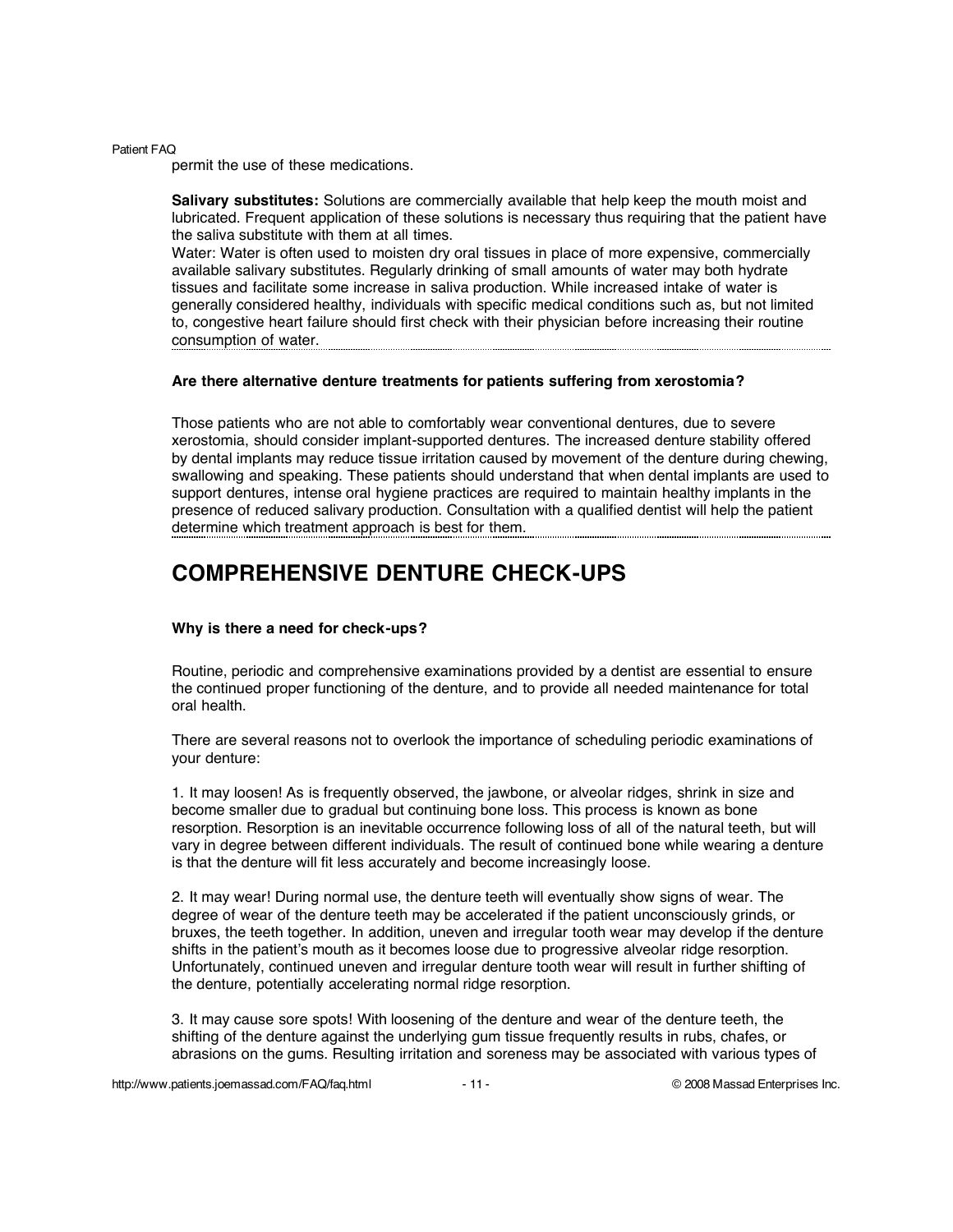pathology, including accelerated bone loss. This is a gradual, unrelenting process that may result in progressive bone loss, thinning of overlying gum tissues and the need to prematurely replace a denture.

If these problems are detected during routine, periodic and comprehensive examinations, corrective intervention may prevent damage to the alveolar ridges and/or dentures. Problems identified during routine examination may be treated by adding plastic to the inside of a denture to reestablish an accurate fit between the denture and the underlying alveolar ridge. This corrective process is called relining or rebasing the denture. In addition, irregularly worn teeth may be adjusted, replaced, or rebuilt. Eventually, through routine dental examination, the dentures may be identified as having deteriorated to an extent that requires the construction of new dentures in order to achieve optimal oral health and function.

#### **What other benefits may be derived from routine check-up?**

Periodic adjustment of the dentures may be indicated to maintain a proper relationship between the upper and the lower jaws. When indicated, this type of adjustment may help to improve esthetics. Keeping the jaws in a proper functional relationship may provide optimal support to the facial tissues and help prevent the appearance of premature aging.

The temporomandibular joints, or TMJs, are the joints located in front of each ear. They may undergo constant change in shape throughout life by a process called bone remodeling. This process is a functional response. If improper jaw function occurs, as a result of improperly fitting dentures or an inaccurate bite, it is possible for the TMJs to remodel into an unhealthy relationship. This could result in impaired jaw function, headaches and other head and neck pains.

More importantly than identifying and correcting denture problems during the routine dental examination, is the opportunity to detect serious oral conditions, such as cancer, that may have far greater consequences for the patient. Discovered at an early stage, cancer may be treatable.

# **THE PROBLEMATIC LOWER DENTURE**

# **Why is the lower denture problematic?**

By their very nature, dentures are only marginal substitutes for the natural teeth. Lacking the support, stability, and retention inherent with natural teeth, denture wearers should expect a variety of problems that they must accommodate to in order to successful function with their prostheses. When comparing the success of upper dentures to their lower counterparts, it is clearly lower dentures that are more troublesome for most individuals.

#### **What are the inherent problems with lower dentures?**

1. The lower denture is constantly in contact with movable tissues and structures in the mouth. The two oral structures that move the most during normal activity are the tongue and those structures that lie below the tongue, called the floor of the mouth. During normal chewing, swallowing, and speaking, movement of the tongue and the floor of the mouth may significantly disrupt the stability of the lower denture.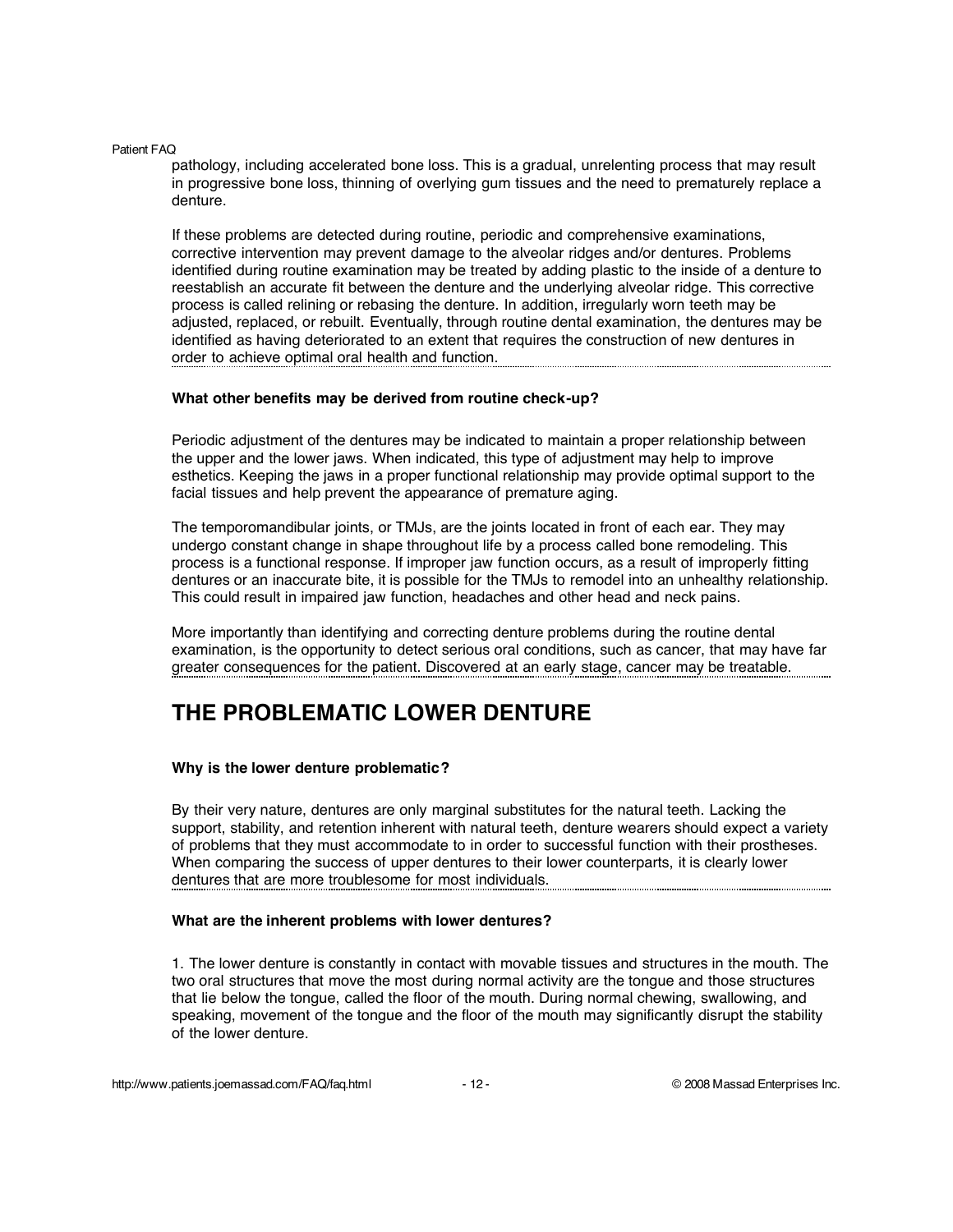2. The lower denture has less surface area for support. When compared to the upper denture that rests on the relatively broad and flat roof of the mouth, or palate, the lower denture must often rest on a thin, knife-edge ridge of bone.

3. As bone resorbs over time, the quality of support to be derived from the lower jawbone dramatically changes. For example, the lower jawbone ridge height is reduced, the quality of the gum tissues that overlie the lower jawbone deteriorates and becomes mobile and changing muscle and frenum attachments to the lower jawbone increasingly produce dislodging forces.

While these problems are inherent, and perhaps inevitable, all patients are different and will likely be affected to varying degrees by these problems. Luckily, there are several ways to approach these problems in order to improve the patient's chances for success.

#### **What are some treatment considerations for improving lower denture stability?**

A thin, band-like tissue extension (called a frenum) may attach between a jaw ridge (called alveolar ridge) and the inside of the cheeks or lips. This band of tissue may activate and move while the patient chews, swallows or speaks. Once mobile the frenum can lift a denture from its resting, stabile position on the alveolar ridge. If such activity is identified in the frenum, this attachment may be surgically moved to avoid dislodgment of the denture. This surgical procedure is called a frenectomy.

Over time, following the loss of the teeth, the alveolar ridge slowly looses bone. This bone loss is called resorption. Most notable in patients who have been without teeth for long periods of time is the loss of alveolar ridge height. As alveolar ridge height is lost, so to is the vestibule, or space between the lip and alveolar ridge. Because adequate vestibular depth is favorable for denture success, surgical extension of the vestibule (called vestibuloplasty) may provide an advantage.

As bone is resorbed from the alveolar ridge over time, it may often be rebuilt by surgically placing various substances beneath the gum tissues. This surgical procedure is called alveolar ridge augmentation.

When a person eats, swallows and speaks the lips and cheeks exert forces towards the inside of the mouth, while the tongue exerts an outward force. There is a space defined between the tongue's outward force and the inward force of the lips and cheeks, called the neutral zone. If the lower denture is constructed so as to reside within the neutral zone, then the natural forces exerted by the lips, cheeks, and tongue will act to stabilize and retains the lower denture rather than to cause dislodgment

Surgically placing dental implants into the jawbone and fabricating the lower denture to overly and connect to these implants will help stabilize a lower denture during normal function. The mechanism used to permit reliable connection between the dental implants and the lower denture also allows comfortable and easy removal of the denture for routine oral hygiene procedures.

Ensuring that upper and lower teeth contact optimally when the teeth are brought into contact (called balanced occlusion) is a basic, structural means of stabilizing a lower denture. Premature contact between the teeth on the left side of the denture, for example, may cause the denture to be dislodged from the lower alveolar ridge. Even contact between all denture teeth when the patient closes, promotes stability of the lower denture.

Constructing the lower denture to accurately fit on the alveolar ridge may aid in the stability of the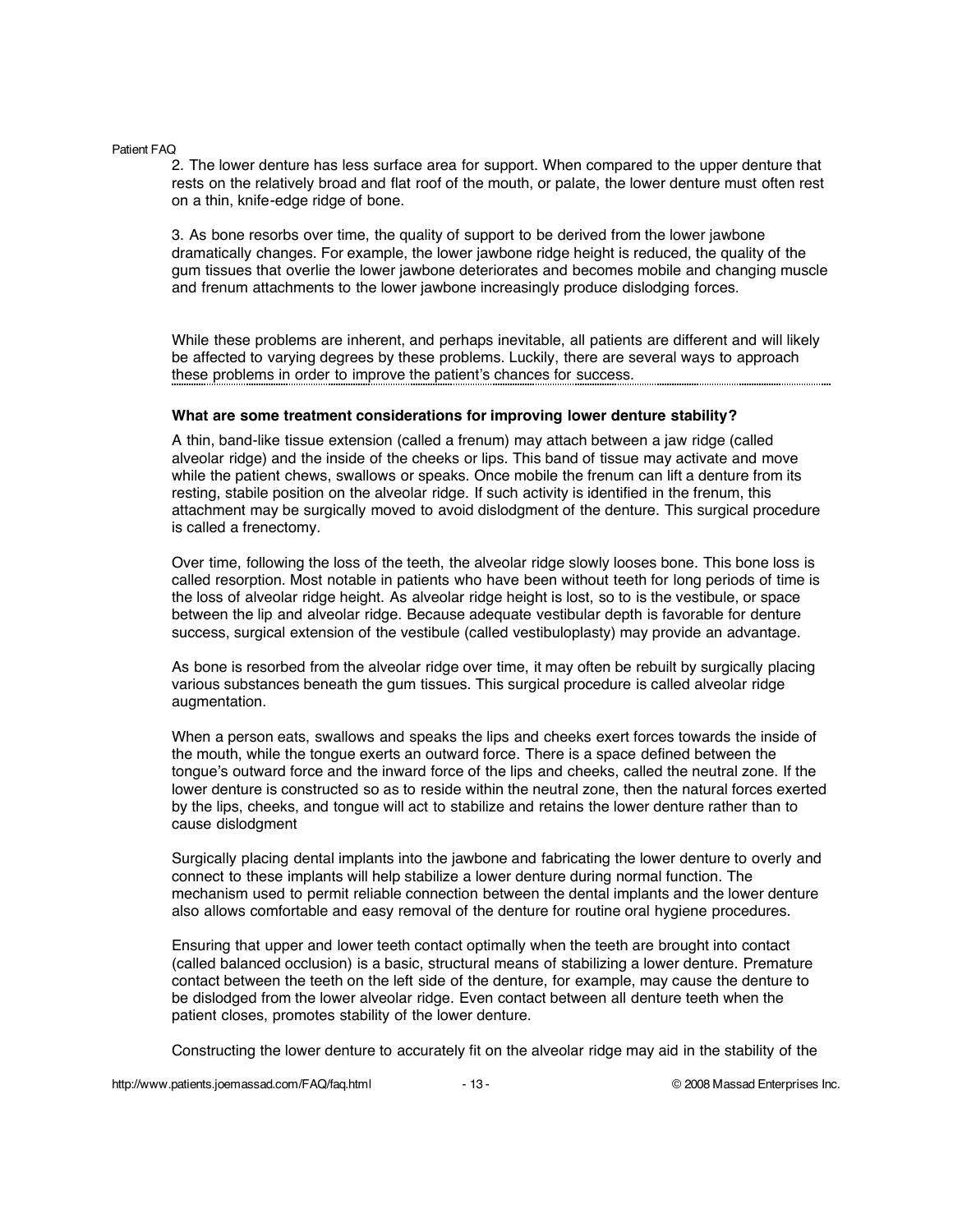prosthesis. Because normal denture plastics slightly distort during the fabrication process, the use of an accurately fitting metal base may improve the lower denture's fit. Additionally, incorporation of a metal base will improve the lower denture's strength and increase its weight, which may aid in stability.

#### **What's the best approach?**

Of all the suggestions provided here, no one will result in a successful outcome for all patients. Frequently several of these approaches are combined when deemed suitable. A thorough examination by a licensed dentist can best determine the most appropriate means of achieving optimal stability of the lower denture in each uniquely individual situation.

# **IMPLANT OVERDENTURES**

# **What are implant overdentures?**

A conventional denture replaces all the missing teeth in that jaw. It contacts, and is supported by, the gum tissues covering the remaining jawbone. A conventional overdenture also replaces all the missing teeth, but rests on both the soft tissues covering the remaining jawbone and on one or more remaining natural tooth roots. An implant overdenture also replaces all the missing teeth in that jaw, but rests on, and is connects to, cylinder-like devices, called dental implants, that have been surgically placed into the jawbone.

The implant overdenture looks similar to a conventional denture or a conventional overdenture. However, the portion of the implant overdenture that overlies the dental implants is modified to incorporate attachment mechanisms that fasten directly to the implants as they emerge through the gums. This arrangement permits secure retention of the denture while chewing, swallowing and speaking, yet permits easy removal and replacement of the overdenture for personal oral hygiene procedures.

There are two phases of treatment needed to provide a patient with an implant overdenture. The first is the surgical phase, which includes surgical placement of the implants into the jawbone followed by a prescribed healing period. The second phase is the restorative phase, during which the implant overdenture is constructed.

# **What does dental implant surgery involve?**

A dental implant is a metallic, cylindrical shaped device. Most implants are made from titanium because this metal is very biocompatible and is well tolerated by the human body. Each implant is inserted into the jawbone in specific positions and at very specific angles using careful surgical techniques. After the implants have been surgically placed, the gum tissues are closed using several sutures.

While acceptable results can be achieved using a minimum of two implants to support an overdenture, additional implants may be indicated depending on the needs of the patient, oral conditions, and anatomical limitations. As a general rule, the more implant used to support the overdenture, the better the denture's support and stability during chewing, swallowing and speaking.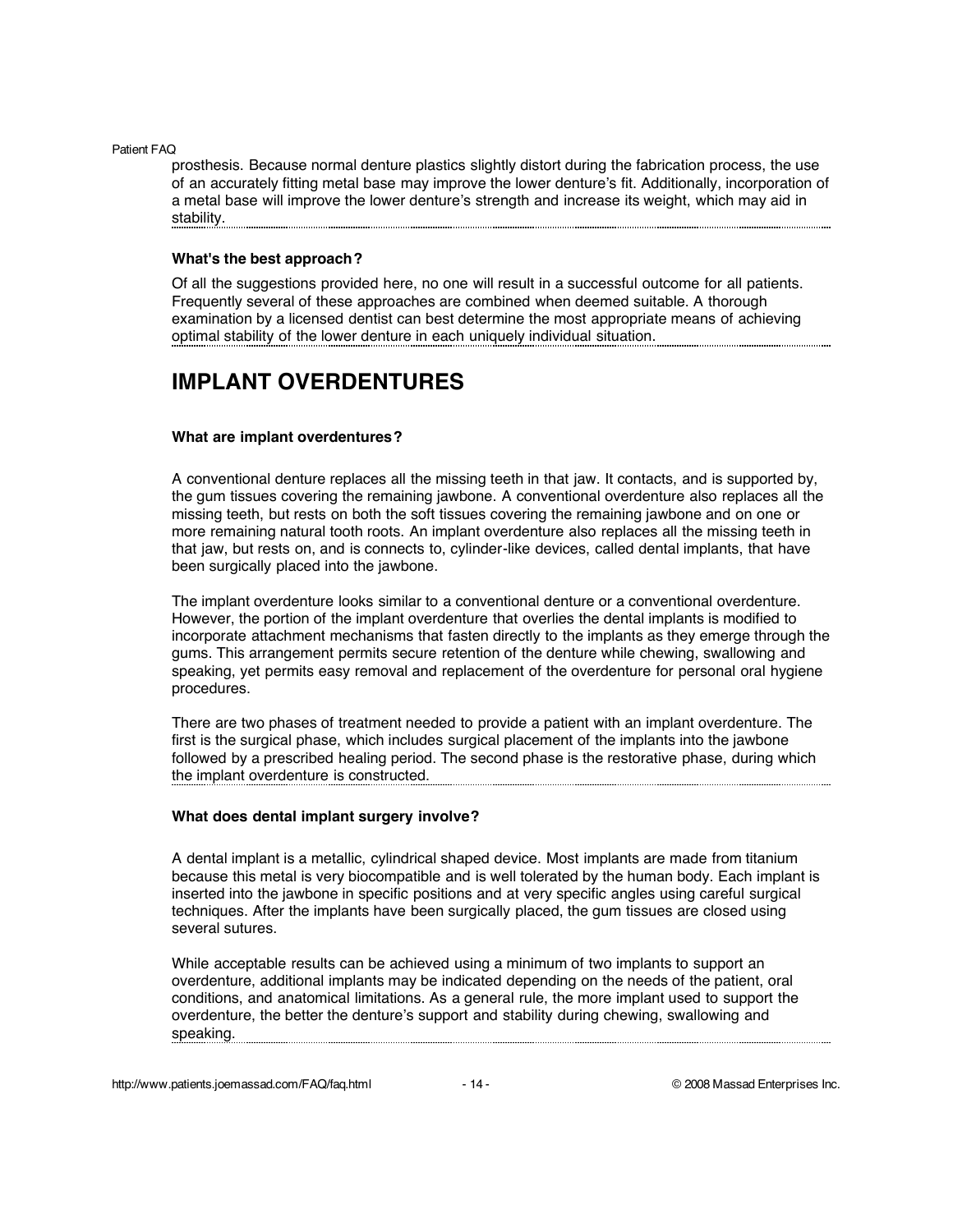#### Patient FAQ **What happens after the implant surgery?**

Following the implant surgery, the patient must not wear a denture for one week to permit the gum tissues ample opportunity to begin the healing process. Once the gum tissues have sufficiently healed, a treatment denture can be used to assist chewing, swallowing, and speaking. The patient's original denture may serve as the treatment denture. With modifications, the original denture may be adapted to fit accurately over the surgical sites. If the original denture fits poorly, or is otherwise inadequate, a new treatment denture must be constructed and worn during the healing period.

While it is quite common for the gum tissues to quickly heal, the jawbone surrounding the dental implants takes quite a bit longer. Typically, the implants are left undisturbed for four to six months. During this healing period, the jawbone heals and attaches to the implant surface, securely anchoring the implant in the jawbone. Firm anchorage of the implant in the bone is called osseointegration. It is very important that during this period of osseointegration, the implants remain undisturbed. To achieve this goal, the patient is instructed to avoid hard foods and foods that are difficult to chew. Additionally, a soft lining material must be placed in the denture to provide a cushion-like effect between the hard denture and the healing jawbone.

Once osseointegration has occurred, a second minor surgery is performed to exposing the implants. Next, short extension posts are screw-fastened directly to the implants. The extension posts extend through the gums into the oral cavity. Although this second surgery is relatively minor, the gums must be permitted adequate time to heal prior to beginning construction of the overdenture. During this healing period, the treatment denture is modified to accommodate the extension post and protect the surgical area during gum healing

# **What will the implant-supported overdenture be like?**

In order to achieve firm connection between the overdenture and the dental implants, a variety of attachment mechanisms are available. The two basic attachment configurations include (1) a single, metal bar constructed to screw fastens to each implant and firmly clip to the overdenture, or (2) individual snap-like attachments that screw fasten to each of the implants and firmly couple to the overdenture.

Once the mechanical attachment mechanism has been constructed and fastened to the implants, the overdenture can be constructed. During fabrication of the overdenture, special provisions must be made to accommodate the attachments on the inside surface of the denture. If a metal bar is the attachment of choice, special clips must be processed on the inner surface of the overdenture so that they align with and clamp to the bar on placement of the denture in the mouth. On the other hand, if individual snap attachments are used, the snaps mating components must be processed in the overdenture to permit firm attachment on overdenture placement in the mouth.

When properly constructed, the attachment mechanism used for implant overdentures will provide secure retention during chewing, swallowing and speaking, and permit the overdenture to be easily removed and replaced during routine personal hygiene procedures.

# **Does the implant overdenture require special maintenance?**

Exemplary oral hygiene is essential when implants are used to support an overdenture. The patient must perform routine and thorough cleaning of the gums, attachment mechanism, and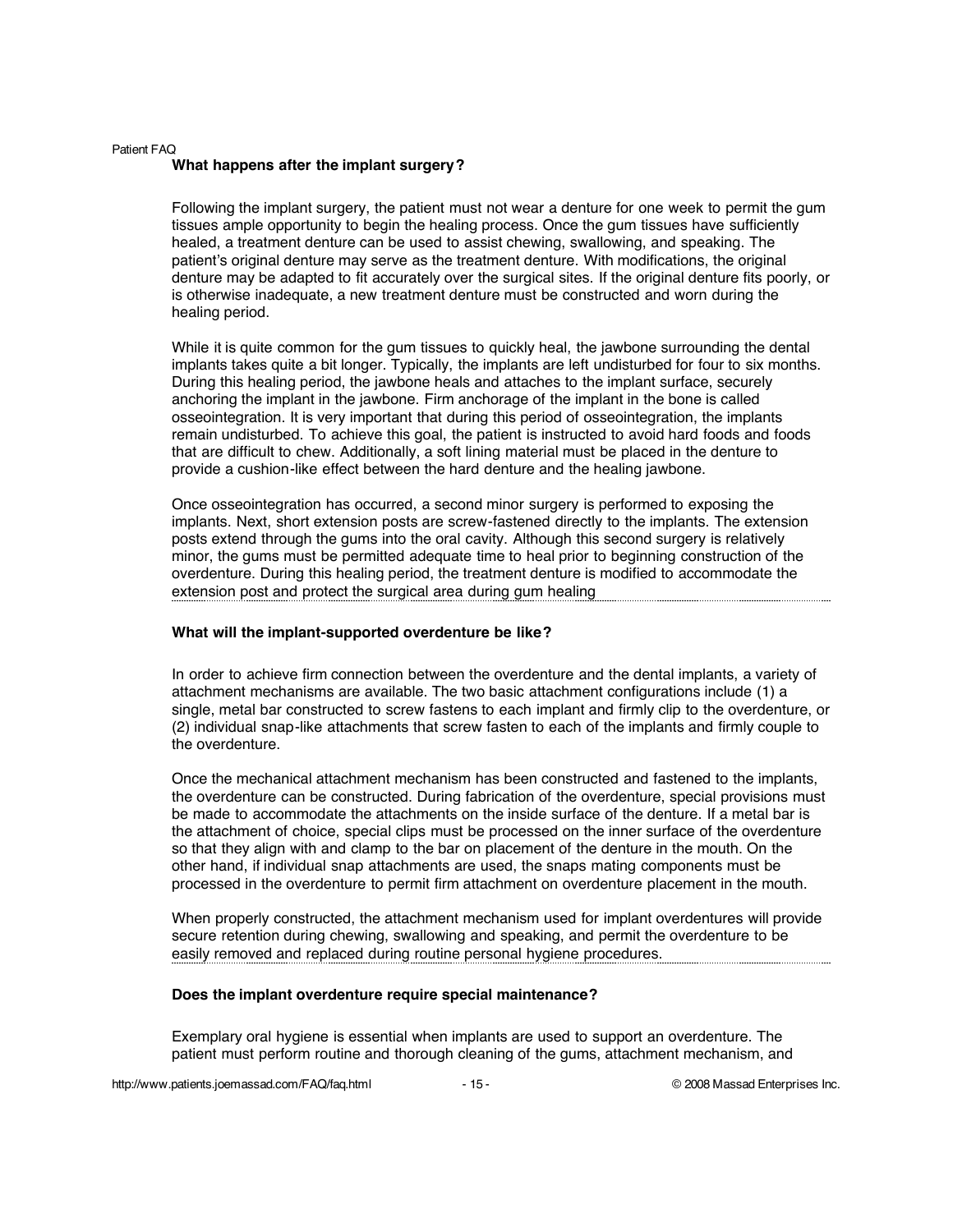overdenture in order to maintain optimal health of the oral cavity and avoid the development if inflammation in the tissues surrounding the implants. Additionally, regular professional evaluations must be scheduled to assure health of the oral cavity and provide professional cleanings when necessary.

All mechanical devices require close evaluation of periodic repair and maintenance. The implant overdenture is no exception to this rule! Because of the precise fit between the attachment components used to retain the overdenture, attachment wear is routinely observed. Therefore, removal and replacement of worn attachment parts is necessary to maintain optimal function of the overdenture. Most attachment systems currently available used small screws to fastened the attachments to the implants. If these screws loosen over time, the retention and stability of the overdenture will be compromised. Thus in order to maintain proper functioning of the overdenture, screw tightness must be professionally check on a routine basis.

#### **How long will an implant overdentures last?**

Current research suggests that for carefully selected patients, properly constructed and wellmaintained implant restorations can last thirty years or more. In fact, an implant restoration may last for a lifetime, or it may deteriorate in only a few years! Many factors may favorably or adversely impact the life expectancy of implant restorations, such as appropriate patient selection, oral hygiene, general physical health, oral habits (such as smoking, grinding, clenching), and routine maintenance. Physical deterioration requiring repair and replacement is inevitable in all mechanical systems. It is not uncommon for the overdenture to show signs of deterioration necessitating replacement, while the attachment mechanisms remains in perfect condition. Likewise, replacement of attachment components is often indicated only one year after receiving the overdenture. Routine professional evaluation is essential to identify potential problems and accomplish the necessary repaired before irreversible damage occurs to the implants or the overdenture.

# **PRECISION AND SEMI-PRECISION PARTIAL DENTURES**

# **What are precision and semi-precision partial dentures?**

Precision and semi-precision partial dentures, like conventional partial dentures, replace missing natural teeth with artificial teeth. Also called attachment partial dentures, the means by which they are retained in the mouth is quite different than a conventional partial denture that uses clasps. To better understand the design of an attachment partial denture, it may help to review the basic design characteristics of conventional partial denture clasps.

#### **How does a partial denture clasp function?**

Once properly placed in the mouth, most partial dentures are retained and stabilized by clasps. These thin, finger-like projections are typically made of special resilient metal alloys. However, in certain cases, plastic or plastic-like materials may be used to construct the clasps. Of the patient's remaining natural teeth, only a specific few, called abutments, are selected by the dentist to receive clasps. The clasps are designed to contact and wrap around these abutment teeth. In doing so, the clasps provide stability so that the partial denture stays comfortably in placed during normal functional activities. It is sometimes necessary to reshape the abutment teeth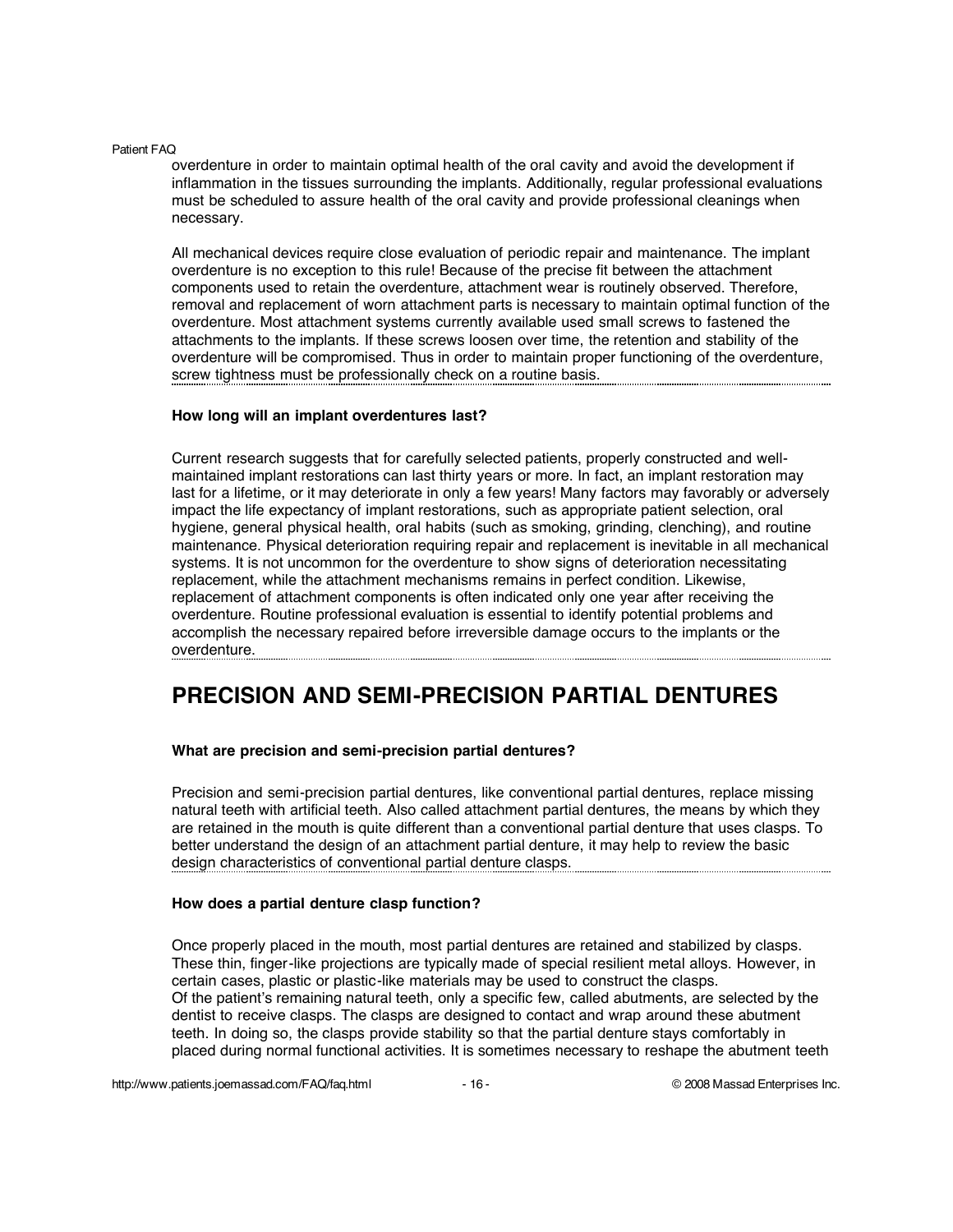so that optimal contact can be achieved with the clasps. This reshaping process may involve minor grinding on the tooth surface, or it may necessitate the construction of a new crown.

Properly designed clasps will gently spring around the abutment teeth when the partial denture is placed into the mouth. Simply stated, a partial denture is held in place during normal eating, speaking and other activities because the clasps are designed to resist springing off of the abutment teeth. It is important that the capacity of the clasps to resist springing off of the abutment teeth is not so great as to prevent easy and comfortable removal, by the patient, whenever necessary.

#### **What are some of the problems with clasps?**

Despite many years of successfully using conventional partial dentures with conventional clasp designs, they do have some drawbacks. Depending on the positional of the remaining natural teeth, clasps may at times be esthetically objectionable. Because of the strict rules governing clasp design, this display of the clasps may be unavoidable. Although minor clasp display is acceptable to many patients, other individuals will not tolerate even the slightest clasp display due to personal circumstances and esthetic demand.

In order for clasps to function properly, the remaining natural teeth must possess specific shapes and contours. In the absence of these optimal contours, may require that crowns be fabricated and placed. In extreme circumstances necessitating many crowns, The extensive preparation of natural teeth, and the elevated cost of such procedures may contraindicate use of partial dentures with conventional clasps.

#### **Are there any alternatives to conventional partial dentures?**

Alternatives to conventional partial dentures that use clasps may be placed in two categories. Both of these categories substitute attachments for clasps when considering the designing the partial denture, thus eliminating the unsightly display of metal.

**Semi-precision** partial dentures are retained in the mouth by means of mechanical interlocking components, or attachments. A small, specifically shaped device extending from the partial denture fits precisely into or on a complementary receptacle supported by a natural tooth, which has been fitted with a crown. When properly placed into the mouth, these interlocking attachments fit snugly together offering both stability and retention to the partial denture during normal function. Because of their small size and due to the design of the partial denture, these attachments are readily hidden from view.

**Precision** partial dentures are similar to semi-precision partial dentures except that the mechanical interlocking components are manufactured to extremely high tolerances and are held together by precise alignment. Because of the precise fit between the extension from the partial denture and the receptacle in the natural tooth crown, mechanical binding occurs when forces work to dislodge the partial denture during function. This binding, in turn, results in retention and stability of the partial denture. Much like semi-precision attachments, these precision attachments are very small and easily hidden from view.

# **What are the advantages and disadvantages of semi-precision and precision partial dentures?**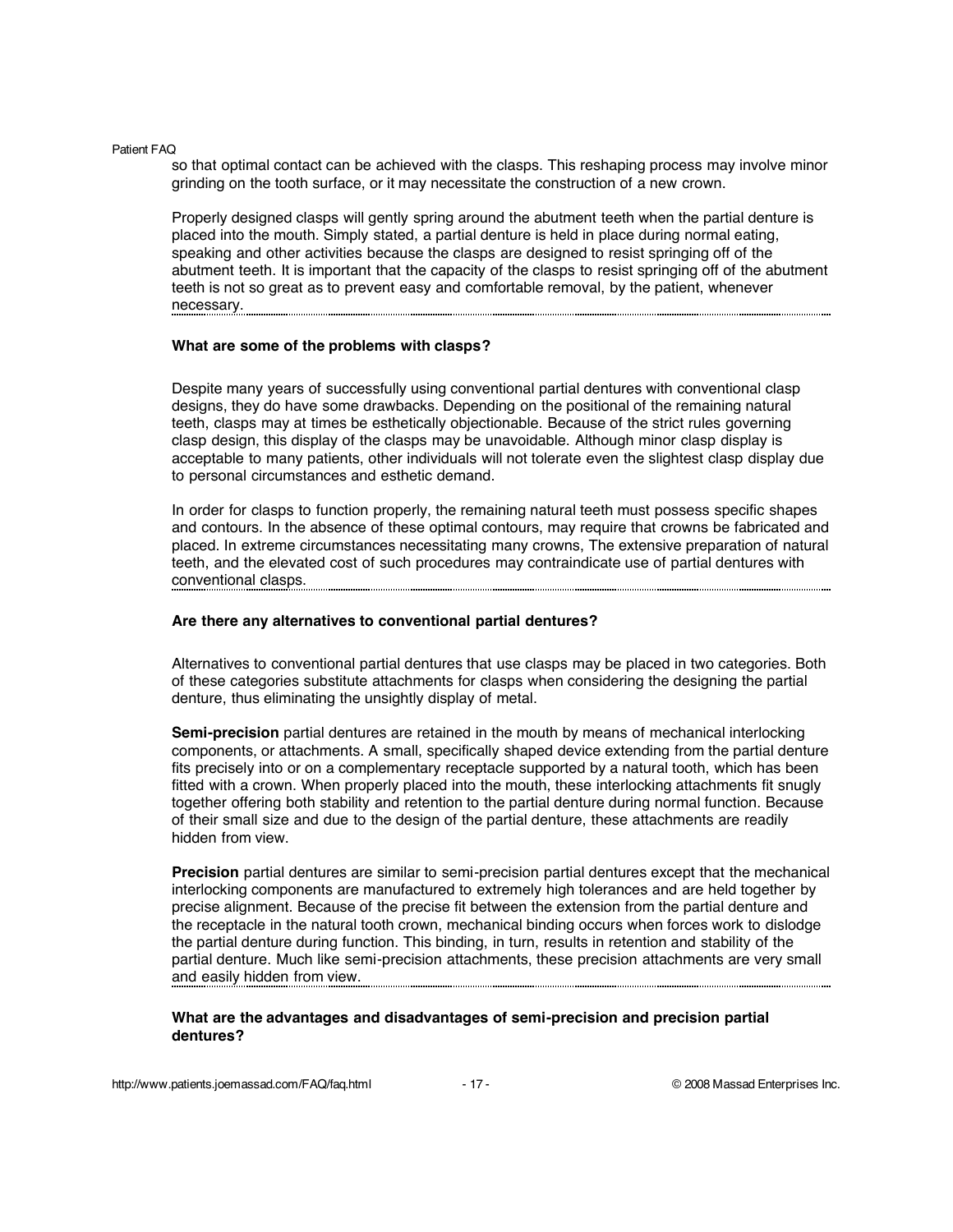Advantages of semi-precision and precision partial dentures include:

1. Improved appearance due to the lack of visible clasps;

2. Since no metal components are present to interrupt the continuity between natural teeth and prosthetic teeth, the transition from the partial denture to the real teeth appears very natural; and

3. May provide better distribution of force to the remaining natural teeth than is possible with a conventional partial denture with clasps.

Disadvantages of semi-precision and precision partial dentures include:

- 1. Increased cost due to technically demanding procedures;
- 2. Typically require placing crowns on several natural teeth;
- 3. More difficult to fabricate and adjust; and
- 4. Periodic replacement of attachment components is typically required.

# **Which type of partial denture is best?**

Every patient has unique oral conditions and oral health needs. Determination of the most appropriate design for a removable partial denture must follow thorough examination by a licensed dentist and must take into account the patient's functional and esthetic desires.

# **CONVENTIONAL REMOVABLE PARTIAL DENTURES**

# **What exactly are removable partial dentures?**

When a person is missing some of their teeth, yet maintains a number of healthy teeth, the missing teeth may be replaced by constructing a device called a removable partial denture. Other common names for this dental device are "partials", "partial plates", and "partial dentures". The partial denture is typically composed of a metal portion and a plastic portion, although some partial dentures are constructed entirely from plastic. So that the partial denture remains securely positioned in the mouth, clasps are used to engage several of the remaining natural teeth. These clasps are thin finger-like structures, commonly made of resilient metals or plastics, that rest upon and wrap around several of the remaining natural teeth. Clasps function to keep the partial denture securely in place, while allowing the person to readily remove it from their mouth for regular cleaning of both the partial denture and the remaining natural teeth.

**Why are partial dentures be needed? Why are partial dentures be needed? Why are partial dentures be needed? Why are partial dentures be needed?**

1. Replace missing teeth when several health natural teeth remain;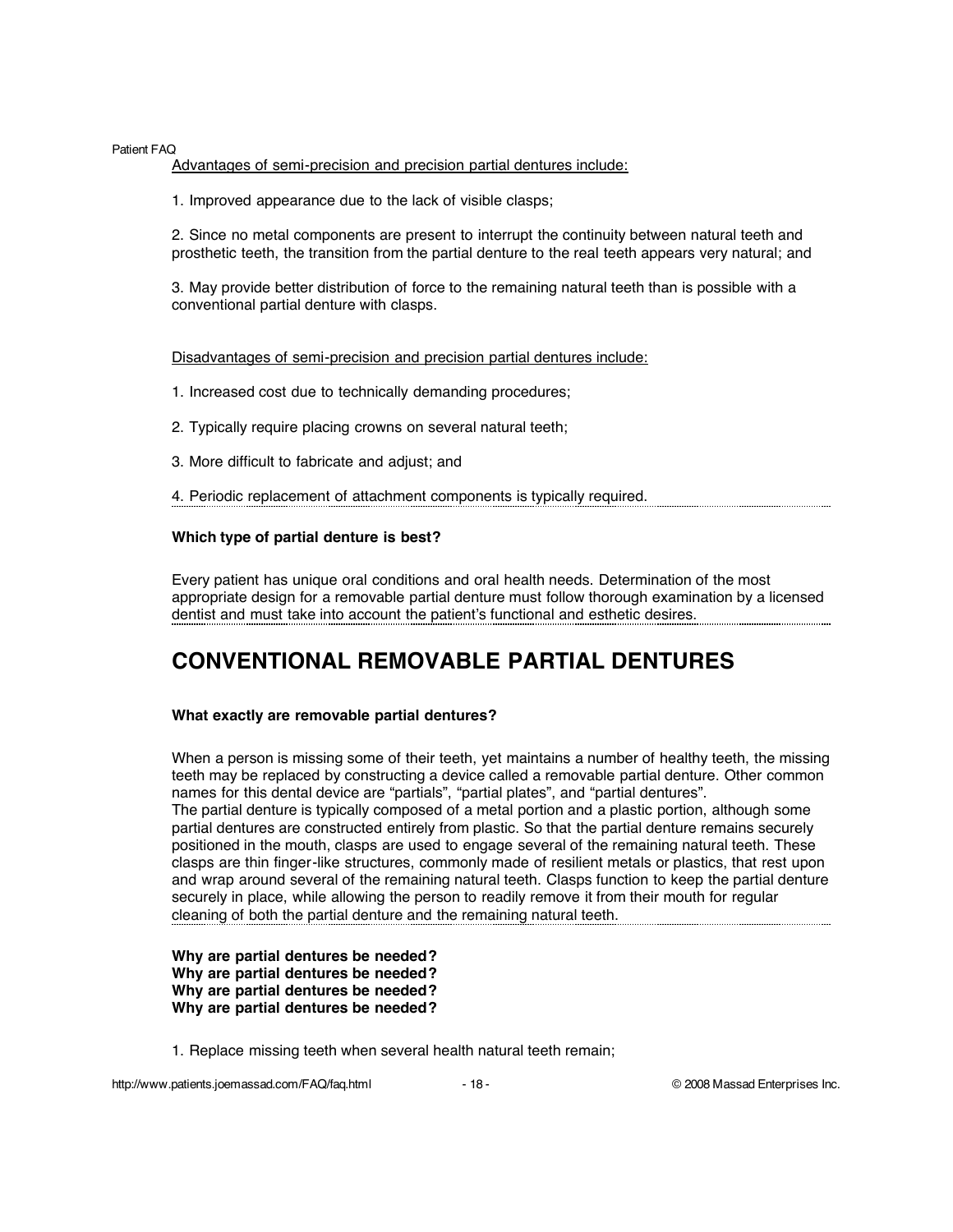- 2. Improve the ability to chew with confidence;
- 3. Permits the chewing of harder, more substantial foods;
- 4. Helps maintain a healthier and socially acceptable mouth;
- 5. Aids in the preservation of remaining natural teeth;
- 6. Help prevent, or treat, problems with the TMJ (the jaw joint);
- 7. May provide for improve speech;
- 8. Helps develop a more pleasing and confident smile;
- 9. Lends support to the cheeks and lips, resulting in a more youthful appearance;
- 10. Enhance the individual's self esteem;
- 11. Provides for tooth replacement that is relatively economical;

12. If additional natural teeth are lost in the future, it is often possible to simply add denture teeth to the partial denture for acceptable replacement;

- 13. Most often, there is no need to place crowns on the remaining natural teeth; and
- 14. Typically, partial dentures are easy to repair if they are broken;

# **Are conventional partial dentures always unattractive?**

Generally, clasps are designed to be reasonably esthetic, so that they are not obtrusive to the esthetic display of teeth or the attractiveness of the smile. In fact, it is often possible for clasps to be designed so that they are entirely hidden from view. However, depending on certain conditions in the mouth and the health of the remaining teeth, it may be necessary to show some portion of the clasps. Often this does not pose a significant esthetic problem. In certain situations, it may be possible to use special attachment mechanisms rather than clasps, thereby eliminating the exposure of clasps in esthetically demanding situations. Incorporating these attachments into the partial denture design is technically complicated. Attachments may be referred to as either precision or semi-precision attachments.

#### **How long should a partial denture last?**

It goes without saying that "accidents happen" and the mouth and teeth are constantly changing. The fit of partial dentures may deteriorate over time as conditions in the mouth progressively change. Accidentally dropping the partial denture may bend or break critical components causing the denture to fit improperly. Long term use may result in the partial denture simply "wearing out". In fact, there is nothing that a dentist makes for the mouth that should be considered "permanent". It is important to understand that it is possible to repair many minor problems encountered with partial dentures.

http://www.patients.joemassad.com/FAQ/faq.html - 19 - 19 - © 2008 Massad Enterprises Inc. On average, a partial denture may last five years. Depending on conditions in the mouth, the health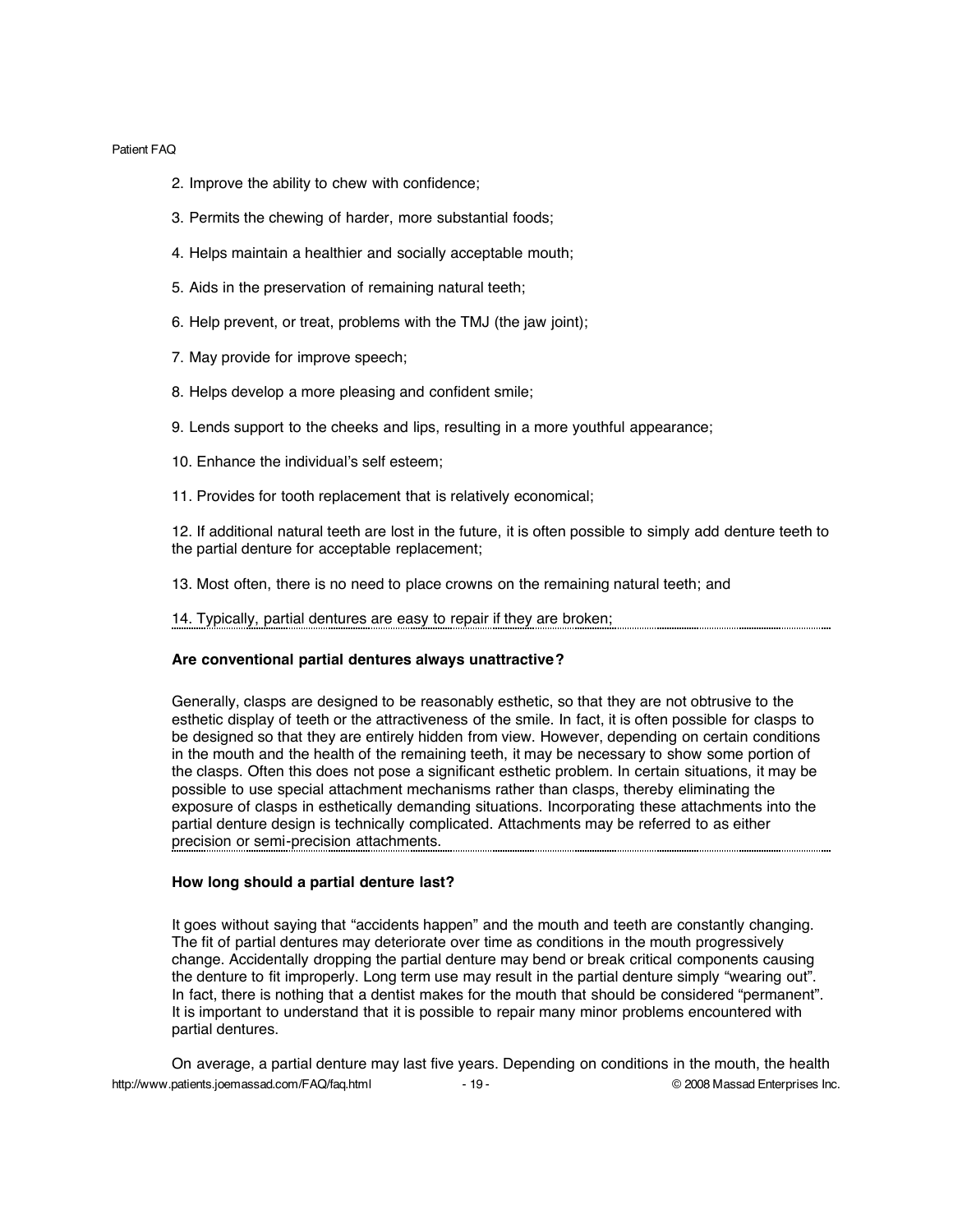of the remaining teeth, and the quality of personal hygiene and professional maintenance, certain partial dentures may last less than five years while others last much longer.

#### **How often should a partial denture be checked?**

It is best to visit your dentists for routine evaluation twice a year. At each visit, the dentist will check the partial denture for adequacy of fit and structural integrity. It is very important that in addition to examination of the partial denture, the dentists also evaluate the health of the entire mouth, including the remaining teeth. Left uncorrected, minor problems can progress to major problems leading to the loss of additional natural teeth or premature repair or replacement of the partial denture.

#### **When will my partial denture need to be relined?**

The jaw bone, or ridge, supporting the partial denture will constantly change. With this change, the fit of the partial denture may deteriorate. As part of the routine evaluation provided by the dentist, modification of the partial denture may be provided to improve the fit of the partial denture. This routine modification is called "relining". Although dependent on changes of the jaw bone which very from patient to patient, relining the partial dentures should be accomplished once a year, on average, to facilitate optimal fit, function, and comfort of the partial denture. Thorough oral evaluation by a licensed dentist will determine when a reline procedure is needed, and when a reline will no longer adequately restore proper function, necessitating the construction of a new partial denture.

# **CONVENTIONAL OVERDENTURES**

#### **What is a conventional overdenture?**

A conventional denture contacts and is supported by the soft tissues covering the remaining jawbone. A conventional overdenture rests not only on the soft tissues covering the remaining jawbone, but also on one or more remaining natural tooth roots. Although this type of denture has been used for quite some time, to appreciate this treatment approach it will be necessary to review some facts.

# **What happens to the jawbone following loss of the natural teeth?**

The body tends to conserve energy and nutrients by maintaining only structures with apparent immediate value. A typical example is the reduced muscle bulk of broken leg that is held immobile by a full-leg cast for a month or more. It has been suggested that a similar process may occur when the natural teeth are lost. The portion of the jawbone that originally surrounds the tooth roots is called the alveolar ridge. It has been theorized that once the natural teeth are lost from the mouth, the alveolar ridge no longer serves a valuable function. As such, the alveolar bone begins the inevitable process of resorption, or shrinkage. Individuals may be affected to varying degrees by the resorptive process, although for most the process proceeds rapidly during the first year following tooth loss and slows during subsequent years. Ultimately, patients who have been missing natural teeth for long periods of time typically demonstrate extreme alveolar bone loss that adversely affects their ability to functions satisfactorily with conventional dentures. It appears that preventing the resorption of alveolar bone following the loss of natural teeth facilitates the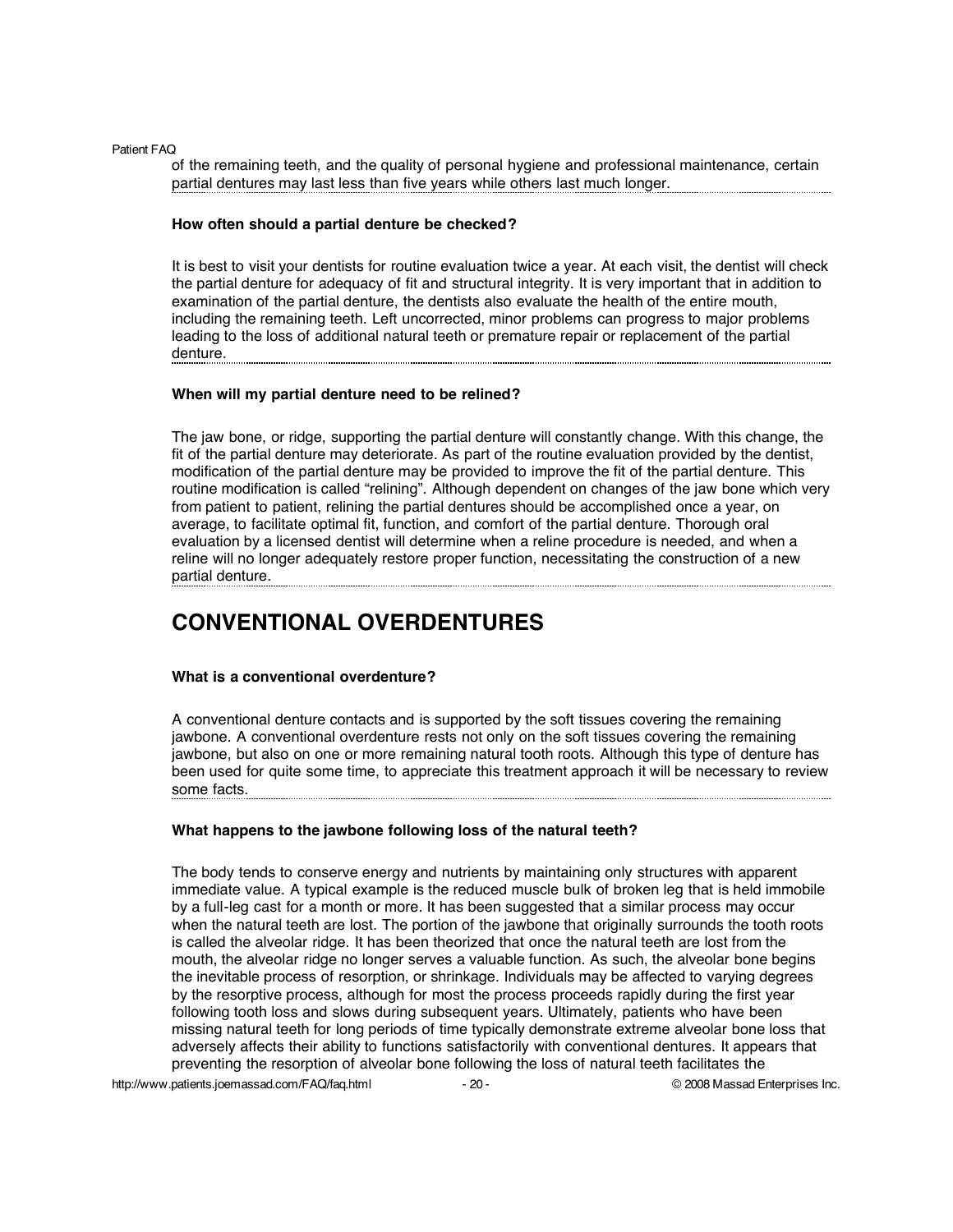individual's ability to function with dentures by improving the stability of the dentures during chewing, swallowing, and speaking.

### **Can jawbone resorption be prevented?**

Since extreme resorption of the alveolar bone only begins following loss of the natural teeth, it seems reasonable to believe that maintenance of the natural teeth may prevent this bone loss. In fact history has proven this to be true. Specifically, it is the maintenance of the healthy root portion of the natural tooth in the alveolar bone that is most important.

#### **What philosophies support the use of overdentures?**

It is not uncommon that most of the remaining natural teeth in a patient's mouth are affected by advanced dental disease. Frequently, however, several of these teeth may possess reasonably healthy roots, even though their crowns have been affected by significant disease. Since maintaining tooth roots in the jawbone has been shown to prevent the bone resorption process, it may be beneficial to treat reasonably healthy roots so that they may remain in the bone as long as possible. Not only will their presence prevent future alveolar bone loss, but being firmly anchored in the bone, these roots will contribute to predictable support of the denture during normal chewing, swallowing, and speaking. Determination of the most appropriate use of remaining natural teeth and consideration of overdenture therapy must follow thorough and comprehensive examination by a licensed dentist.

#### **What procedures are necessary for overdenture therapy?**

1. Since only the root of the tooth will be maintained, the tooth crown (that portion of the tooth above the gums) must be removed. Removal of the tooth crown typically requires that root canal therapy, if not already done, be accomplished.

2. The very small projection of the root, above the gums, is carefully rounded and highly polished. In certain circumstances, a dome-shaped metal covering can be cemented to this root projection.

3. It is possible to place small mechanical devices, or attachments, on to the root projections to facilitate both retention and stability of the overdenture during chewing, swallowing, and speaking. The portion of the overdenture overlying these attachments is equipped with a recepticale capable of interlocking with, or clipping to, the attachment. When the overdenture is properly placed into the mouth, these attachments engage to keep the overdenture securely in place, while allowing the person to easily remove the denture from their mouth for regular cleaning of both the overdenture and the remaining natural root.

# **What are the advantages of overdentures?**

1. By maintaining the tooth root in the jawbone, the resorptive process that normally affects the alveolar process is prevented.

2. Since the roots remain firmly embedded in the jawbone, they also maintain much of their sensory capability. Therefore, the patient can better "feel" the denture during normal chewing, swallowing, and speaking activities, thus improving function.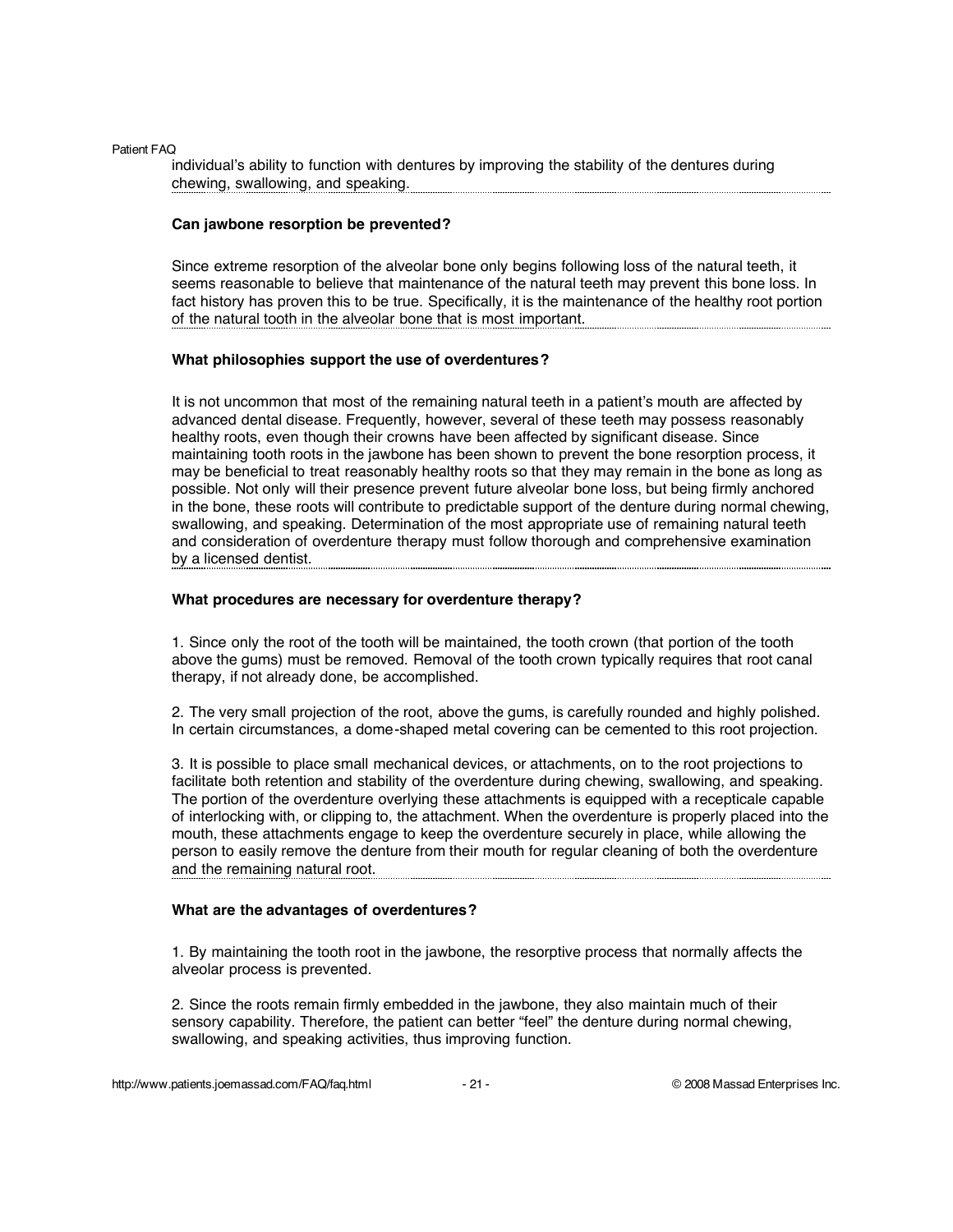3. Even when attachments are not incorporated retention and stability of the denture is typically improved.

4. The tooth roots will serve to firmly resist the pressure delivered to the jawbone by the denture during chewing. This reduction in pressure is believed to aid in the long term preservation of alveolar bone by prohibiting the resorptive process.

5. The psychological impact of having all one's teeth remove can be devastating. By maintaining several tooth roots in the jawbone, the patient can functionally, mechanically, and psychologically benefit from their presence.

## **Are there any disadvantages of overdentures?**

1. Because the tooth roots will be covered by the overdenture for extended periods of time, scrupulous oral hygiene is essential in order prevent decay and gum disease.

2. In the areas where the tooth roots are maintained, the overdenture may feel somewhat bulkier than a typical denture.

3. With the possibility of natural tooth and gum problems, in addition to the need for routine maintenance of the overdenture, more frequent professional examinations are necessary.

4. Generally speaking, overdenture therapy is more expensive than treatment involving the construction of a typical denture.

# **THE METAL-BASE DENTURE**

#### **What is a metal-base denture?**

A metal-base denture is one in which a portion of the denture is made of metal rather than pink denture plastic. Although appropriate for both upper and lower dentures, this procedure is usually applied to the lower denture.

#### **How many types of metal-base dentures are there?**

**The standard metal-base denture:** The standard metal-base denture is constructed so that the metal portion of the denture is in direct contact with underlying supporting tissues. Today, the metal-base is commonly fabricated from a special, medical-grade alloy that is hypoallergenic and exceptionally biocompatible. Generally the gum tissues in contact with this type of material are very healthy in appearance.

**A modified metal-base denture:** A modified design incorporates the metal portion of the denture within the confines of the pink denture plastic. This permits a soft or hard plastic liner to be interposed between the metal and the supporting gum tissues.

#### **Why have a metal-base denture rather than a plastic denture?**

http://www.patients.joemassad.com/FAQ/faq.html - 22 - 22 - © 2008 Massad Enterprises Inc. **Increased strength:** It is frequently desirable to construct a complete denture that is very thin in